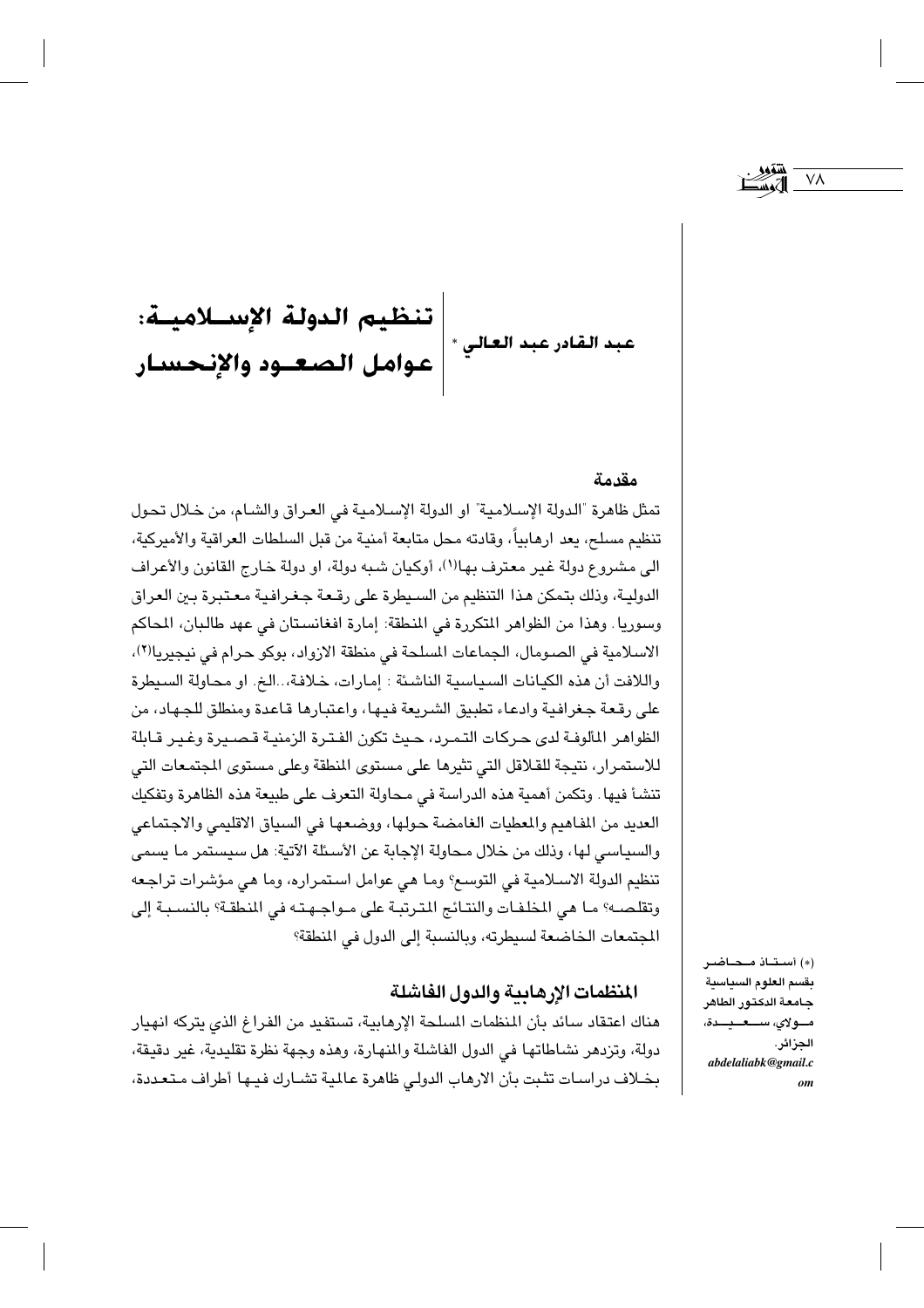v٩

وتخضع لديناميات العولة، تمثل الدول القوية وغير الفاشلة مصدرا للتجنيد والدعم، لكنه يزدهر أكثر في دول تتميز بنظام تسلطي وقمعي، وانتهاكات واسعة لحقوق الانسان، ووجود صراع وانقسام بين النخب السياسية(٣)، وتسجل مستويات عالية في مؤشرات فشل الدولة. أو أن الدول التي هي بصدد الفشل(٤)، والتي تتطور فيها حلقات العنف التي تمتد اثارهـا لمناطق وأجـيـال عـمـرية مـخـتلفـة، هـو الذي ينشـئ هـذه الظواهر، والتـي يمكن اعتبار الجماعات الارهابية جزءاً من الجموعات الاجتماعية، وتنظيمات المجتمع الدني، التي تظهر كمحاولة من المجتمع لتنظيم نفسه، ومعالجة الاحتياجات الاساسية مثل غياب الامن، وانتشـار السـلاح، وحل النزاعـات بطرق عنيـفة، والحـاجـة الى الامن والاسـتقـرار والسلطة لتنظيم شؤون الحياة العامة، بعد انسحاب الدولة او ضعفها الشديد. لكن هناك دراسات تؤكد على أن الإرهاب والمنظمات الإرهابية لا تنتج بصفة آلية عن النظم الفاشلة او النظم التي هي بصدد الفشل او في النظم المنهارة، بل هي أكثر ارتباطا بطبيعة النظام السياسي والسياسات المنتهجة داخل الدولة، فالنظم التسلطية والنظم التي تقل فيها فرص الشاركة السياسية، والنظم التي تشهد مرحلة انتقالية نحو الديمقراطية هي التي الرشحة اكثر لتنامي الظاهرة الإرهابية فيها(°)، كما أنها مرشحة للظهور في الدول والمجتمعات التي تشهد صراعات وانقسامات عرقية وإثنية وطائفية(٦). إن نظرية المؤامرة التي تسود في العديد من الكتـابات الصـحـفـيـة، لا تسـعف في الاجـابة على العـوامل الاجـتمـاعـيـة والسياسية والاختلالات الامنية، التي تجعل هذه الظاهرة تتكرر من فترة لأخرى، فبغض النظر عن المستفيد من هذه الظواهر والتنظيمـات المسلحـة، وعقم الفكر المؤامـراتي التي نسبها الى عدة اطراف، الى درجة التضارب والتناقض. صحيح من ناحية جزئية إمكانية تورط الدول الاقليمية والكبرى في لعب دور في بروز هذه التنظيمات الإرهابية، أو محاولة اختراقها وتوجيهها، إلا انه من الصعب التحكم في تطور التنظيمات الارهابية وحركات التمرد والتي قد تتفلت عن السبطرة، او تنتهز فرصة الدعم التي توفرها بعض الدول لهذه التنظيمات، في محاولة لمواجهة نفوذ دولة منافسة، على غرار دعم باكستان لتنظيم طالبان في بداية الالفية، لمواجهة النفوذ الايراني والهندي في أفغانستان، إضافة الى أن المعطيات الاجتماعية وظروف الأزمات السياسية الحادة المتزامنة والمتجاورة مكانيا بين العراق وسوريا، تضيف العديد من المتغيرات في تعقيد المشهد الحالي والمستقبلي لظاهرة تنظيم الدولة الإسلامية المعروف في الإعلام العربي والإقليمي بداعش.

## تنظيم «الدولة الإسلامية» خلفية تاريخية وايديولوجية

يمثل تنظيم "الدولة الإسلامية" امتداداً لفكر وإيديولوجية وتنظيم القاعدة، وامتداداً للسلفية الجـهادية، مـع تحويرات وخـلافـات تكتـيكية وفـرعـيـة فـى وضـع الأولويات وطبـيـعـة العـمل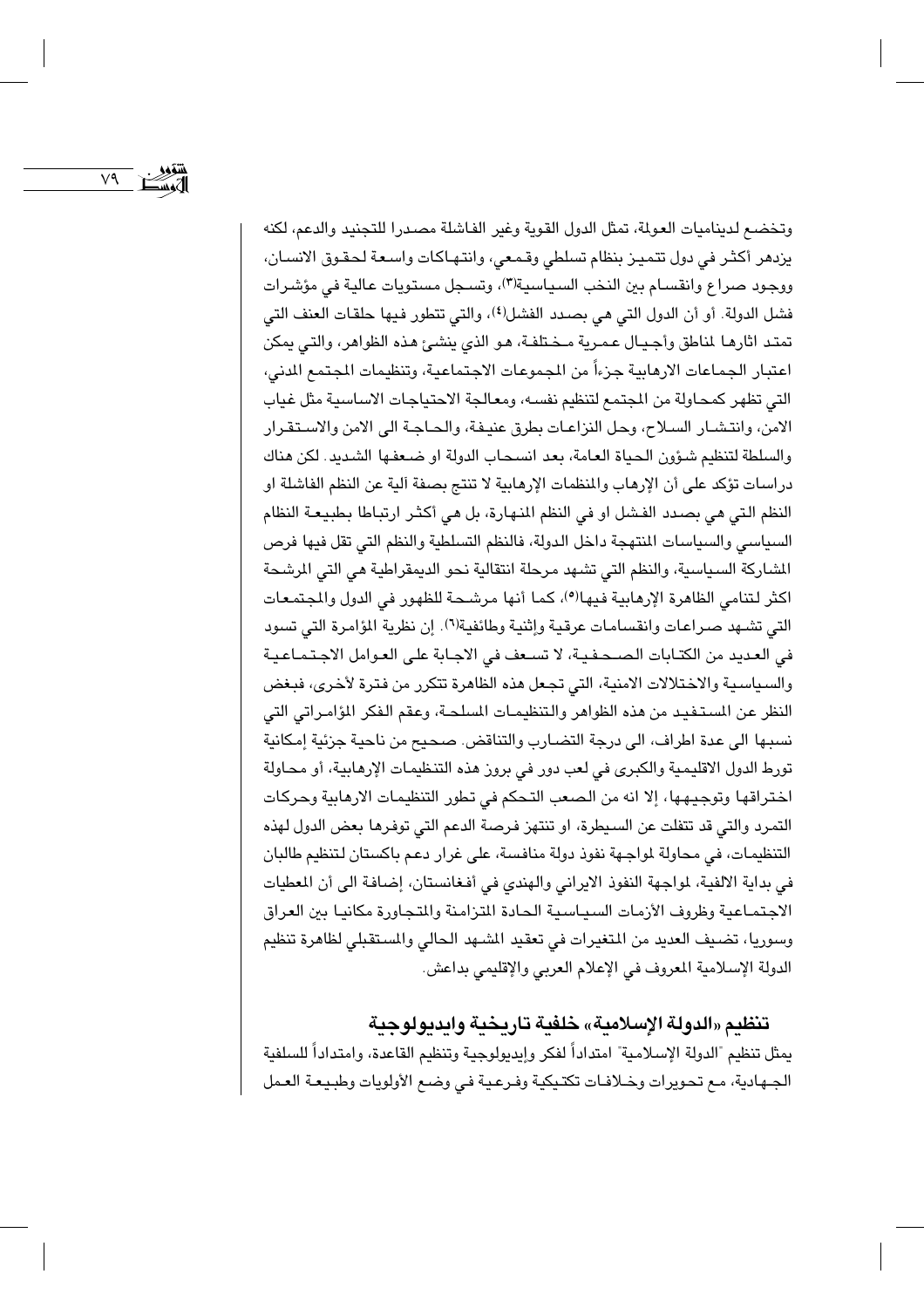الليداني، وهو ما ظهر في الكتابات المنسوبة لـقادة التنظيمين، وما كشـفتـه من خلافـات بين تصور قادة تنظيم القاعدة مثل أسامة بن لادن والظواهري، والقادة الأوائل لتنظيم الدولة الاسلامية قبل الاعلان عنها. وقد مر هذا الفكر والتنظيم بمراحل عدة، ويكشف المسار التاريخي أن الضربات الأمنية التي تتعرض لها مثل هذه المنظمات، في ظل غياب بديل ايديولوجي مدني سلمي منافس له، من العوامل القوية التي تساعد في تمدده، وانتشاره، وظهوره في أماكن كان الى حد قريب من المستبعد ان يسود فيها مثل حالة مجتمعات القوقاز، وحالة الجتمعات الأفريقية ودول الساحل التي كانت تسود فيها ثقافة طرقية معادية للسلفية من الناحية التقليدية. هذا الفكر السلفي الجـهادي يمكن فـهم انتشـاره فى اطار المناخ الذي عرفته الشعوب العربية والاسلامية في المنطقة من خلال ما يأتي:

٨.

ـ تجربة أفغانستان والجهاد الأفغاني: هذه التجربة سمحت بتوفير مناخ جديد لنشأة السلفية الجهادية، وتحول العديد من الحركات الاسلامية ذات التوجه الجهادى الى ساحة افغانستان، لتدريب عناصرها، وتزودهم بالمزيد من الخبرات الفكرية والقتالية، كما ان تخبط الدول في التعامل مع ما سمي "العرب الافغان"، وصعوبة اندماجهم في مجتمعاتهم، وتعرضهم للملاحقات الامنية، سمح بانتشار الحركات الجهادية في ما بعد وخصوصا في الجزائر والصـومال، والقوقاز، إضـافة الى الدور المتنامي لتنظيم القاعدة في تأطير وتدريب الأفغان العرب،٧ وتحولها في ما بعد إلى أخطر منظمة ارهابية تستهدف الأمن القومي الأميركي.

ـ فشل تجارب الاسلام السياسي: ونقصد به فشل مشاريع اسلمة المجتمعات الاسلامية، ومحاولة تطبيق الشريعة وتطبيق نماذج للحكم الاسلامي، في صيغة متأثرة بنماذج الايديولوجيات المعاصرة، في اطار صيغة: "الإسلام هو الحل"، وهو ما حاولت القيام به جماعة الاخوان السلمين في مصر وبقية انحاء المنطقة العربية والاسلامية، وجماعة المودودي في باكستان. هذا النموذج من الإسلام السياسي الذي حاول ان يبرهن على اعتداله وتقربه من الحداثة، بانتهاج طرق سلمية، ودخول البرلمانات والانتخابات، لكن فشله في الحـصلة، حـسب أوليـفـيـه روا هو "فـشل الاسـلام السـيـاسـي" في تحـقـيق أهدافـه المستحيلة، فما يطلق عليه روا الاسلاموية، فإنها: "فقدت رونقها وتراجعت الى نوع من السلفية الجديدة، ليس لها دور جيوسياسي"(٨)، ومن جانب آخر فمحاربة النظم التسلطية للحركات الاسلامية في المنطقة ومحاولة إضعافها وإخراجها من الحلبة السياسية، على غرار ما يحدث في مصر في عهد السيسي، اعطى ذريعة ومبررا للحركات الجهادية في زيادة حججها وقدرتها في إقناع الشباب الراديكالي والمتحول حديثا نحو الالتزام في إثبـات عـقم الاسـلام السـيـاسى وفـشله، وعـدم الجـدوى من انتـهـاج النهج التـعـددى الديمقراطي، بل وتكفير الداعين إليه. حيث يرى العديد من الدراسين، ان انتكاسة الاسلام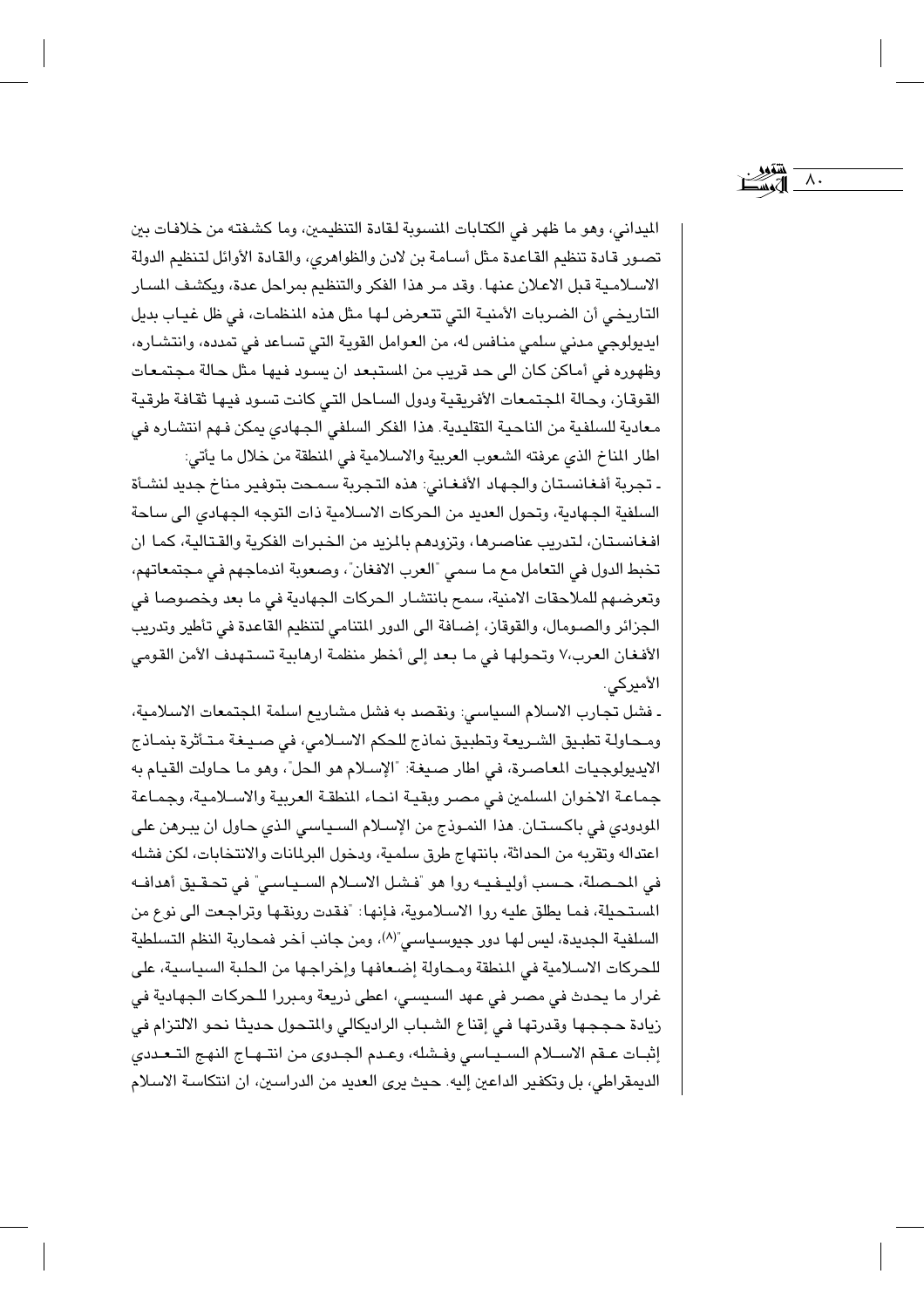$\lambda$ 

السياسي وتراجعه تحل محله السلفية، بمختلف تياراتها، خصوصا السلفية الجهادية، في المجتمعات التي تعاني من استقرار امني واجتماعي(٩).

ـ فشل الدولة القومية والدولة الوطنية وانهيارها: وهذا جاء نتيجة السياسات الاستبدادية لكل من صدام حسين في العراق، ومغامراته العسكرية في الحرب مع إيران وغزو الكويت، واستعداء الدول الكبرى، خصوصا الولايات المتحدة والتي انتهت بغزو العراق، وتدمير البنية التحتية للسلطة والدولة العراقية، اما في سوريا فسياسات بشار الأسد ونظامه التسلطي العائلي، وحزب البعث والجيش السوري وهي مؤسسات تسيطر عليها الأقلية العلوية، أدت هذه السياسات الى تنامى الاحتجاجات وتحولها الى حراك مسلح، وانهيار للسلطة في العديد من مقاطعات سوريا، وتزايد الراديكالية في الفصائل الثورية المناهضة له، واستغل التنظيم هذا الوضع في السيطرة على مناطق الرقة ودير الزور وطرد الفصائل المسلحة(١٠).

ـ غزو الولايات المتحدة للعراق والتدخل الاجنبي: اذا أنه بدل ان يحسن من الوضع الامني لتواجد القوات الاميركية، وخصوصا بعد ١١ أيلول/سبتمبر، فانه ورط الولايات المتحدة في مناطق عدة، وتسبب في تحطيم مؤسسات الدولة العراقية وخصوصا مؤسساتها الامنية والدفاعية والتي قام بحلها الحاكم العسكري بول بريمر، وفتح المجال امام الانفلات الأمني وتنامي شعبية الحركات الجهادية، حيث أصبحت مناطق متفرقة في العراق خارجة عن السيطرة الفعلية للحكومة المركزية(١١). وفي هذا الصدد، يعلق أحد خبراء الإرهاب على ذريعة مـحاربة الارهاب والدول الداعمة له، في تبرير غزو العراق، بان الولايات المتحدة بدل أن تقضى على الارهاب العالمي، فقد فتحت له جبهة جديدة(١٢).

ومن ناحية تاريخية، تعود جذور هذا التنظيم إلى مجموعة التوحيد والجهاد التي أسسـها الأردني المشهوريأبي مصعب الزرقاوي، وبعد غزو العراق من قبل الولايات المتحدة الأميركية توجه التنظيم بنشاطه الى الساحة العراقية، حيث توسعت شبكاته التنظيمية، ليتحول عـام ٢٠٠٤ إلى تنظيم القـاعدة في بلاد الرافدين، ويعلن الزرقاوي بيـعته لزعـيم تنظيم القاعدة أنذاك: أسامة بن لادن(١٣)، ظهر تنظيم "الدولة الإسلامية" الى الوجود بعد تحالف تنظيم القاعدة في العراق مع مجموعات جهادية عراقيـة اهمـها: مـجلس شـوري المجاهدين في العراق عام ٢٠٠٦، وليعلن تنظيم القاعدة في العام نفسه عن ما سماه الدولة الإسلامية في العراق. ورغم الضربات الأمنية التي تلقاها بين أعوام ٢٠٠٦ و٢٠٠٨، وتمكن التحالف الأمنى بين القوات العراقية وقوات الصحوات والقوات الأميركية في طرد التنظيم من مناطق الأنبار، حيث تم القضـاء على ٨٠٪ من القيادات البارزة للتنظيم، لكن انسـحـاب القوات الأميركية من العراق، وتمكن التنظيم من توزيـع عناصـره الى مـجـموعـات صـغـيرة وخلايا نائمة، مكنته من استرجاع زمام المبادرة والقيام بالعديد من العمليات العسكرية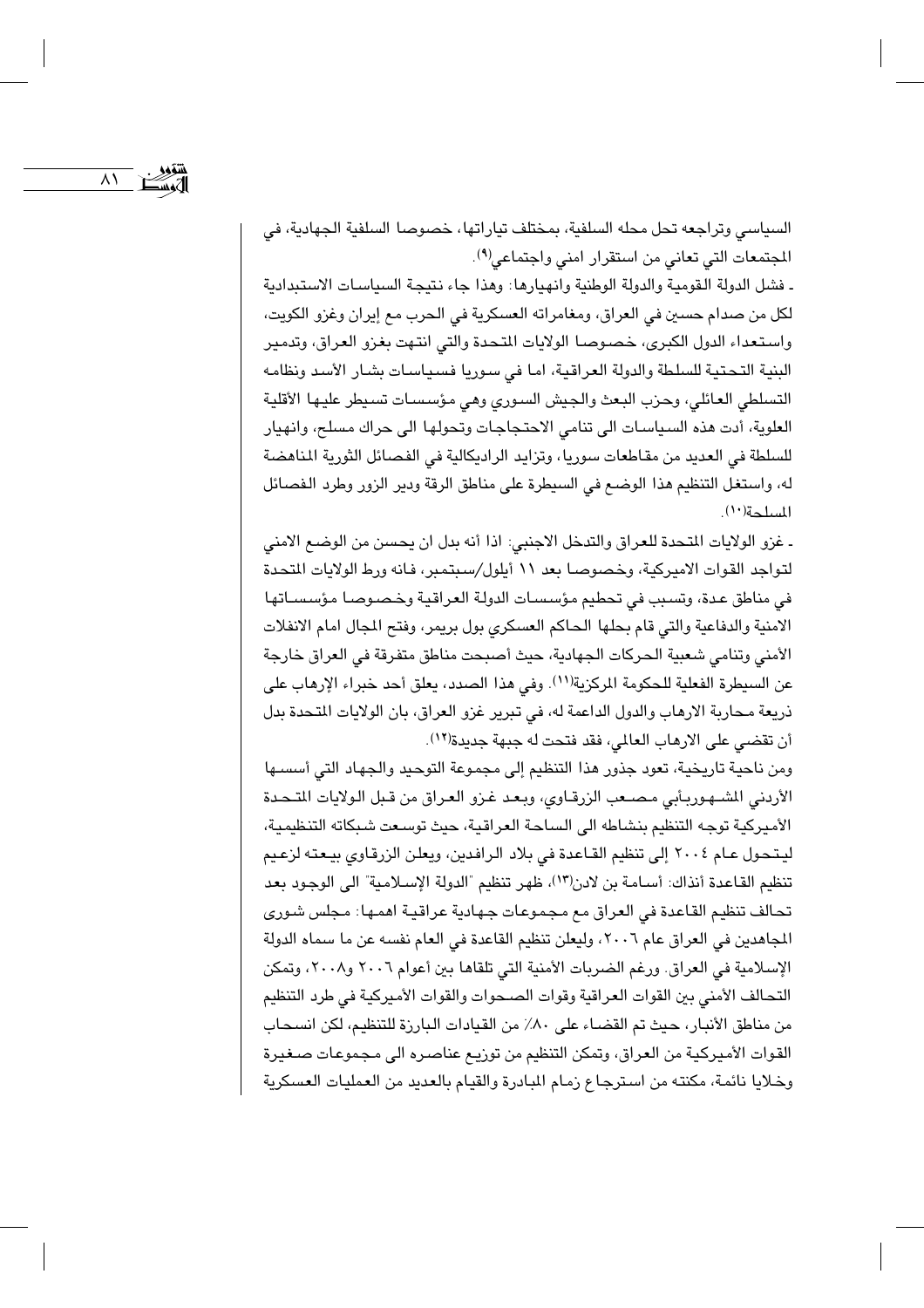التي استهدفت قادة الصحوات، واستهدفت العديد من المقرات الحكومية في العاصمة، بغداد، وبعد تدهور الأوضـاع في سـوريا، اعلن التنظيم تمدد نشـاطه إلـى سـوريا، بـعـد التحـاق قسم كبير من اتبـاع جبـهة النصـرة به، وفي عـام ٢٠١٢ اعلن أمـير التنظيم بدء عمليات عسكرية سميت "حملة هدم الأسـوار"، تمكن فيـها التنظيم من مهاجمة الـعديد من السجون، وتحرير المئات من الأسرى<sup>(١٤)</sup>.

من الناحية الفكرية، يمثل هذا التنظيم تطورا للفكر السلفي الجهادي، القائم على: ضرورة بعث وإحياء الجهـاد او "الفريضـة الغـائبـة" في هذا الـعـصـر، تكفـيـر الحكام، تكفـيـر الديمقراطية والبرلمانيات، كما له موقف رافض لثورات الربيع العربي، كما اصدر احد منظري هذا التيار: ابو محمد العدناني الناطق الرسمي باسم هذا التنظيم، بيانات يهاجم فيه التوجهات السلمية للثورات، ويعتبر مرسى والغنوشي وسائر اطياف الاسلام السـياسـي السلمي، امـتداداً لمبـارك وبن على. حـيث اصـدر هذا الاخيـر نشـرية في كفـر الجيش المصري، وانه" "جيش صائل"، وانه بحسب تعبيره: "يحمى البنوك الربوية، وحامى حمى .. جيش صائل انتهك الاعراض...، فهل يقول عاقل إنه لا يجوز قتاله!!"، فمن خلال أدبيات تنظيم "الدولة الإسلامية"، فهو يهاجم وينتقد بشدة تنظيمات الاسلام السياسي: الاخوان المسلمين، ... وكل التيارات القريبة منه(١٥).

عوامل انتشار وانتصارات "الدولة الإسلامية":

هناك عـوامل عـدة خـاصـة بالوضـع المتـازم في الـعـراق وسـوريـا، سـمـحت لـتنظيم الدولة الاسلامية بتنظيم صفوفه، واعادة انتشاره، اضافة الى التحالفات الجديدة التي عقدها مع تنظيمات مسلحة محلية، اضافة الى محاولة كسب ولاءات عشائرية. ويمكن حصر العوامل التي أدت الى صعود هذا التنظيم في:

فراغ القوة والسلطة في سوريا والعراق: فقد تفاجأ المراقبون ووسائل الاعلام أمام الانتصارات السريعة والمفاجئة، وانهيار الجيش العراقي، أمام مقاتلي "الدولة الإسلامية"، رغم محدودية عددهم(١٦)، وهذا يعود إلى ضعف المعارضة السورية وانقساماتها وانهيار الجيش السوري والعراقي، سـاعد هـذا في تمدد التنظيم في ظل اخـتـلال مـوازين عسكرية ميدانية، فقد تعرض الجيش العراقي حديث النشـأة الى معارك استنزاف مم الفصـائل العراقية المسلحة والمقاومة للمحتل الأميركي، ثم مع فصائل مسلحة شيعية مثل جيش المهدي، ثم مع معارك استنزاف مع القاعدة في المناطق السنية، إضافة الى الاختراق الذي تعرض له بهيمنة الميليشيات الشيعية على القوى الأمنية ومعظم القيادات العسكرية، وانتشـار الفسـاد في مؤسسـات الجيش، وسوء تسليحـه في المناطق السنية، وإضـعاف المليشيات الداعمة له من الناحية الأمنية في المناطق السنية(١٧)، هذه المعطيات وفرت فرصة لتدريب نوعي لعناصر "الدولة الإسلامية"، وتدفق العديد من المتطوعين من مختلف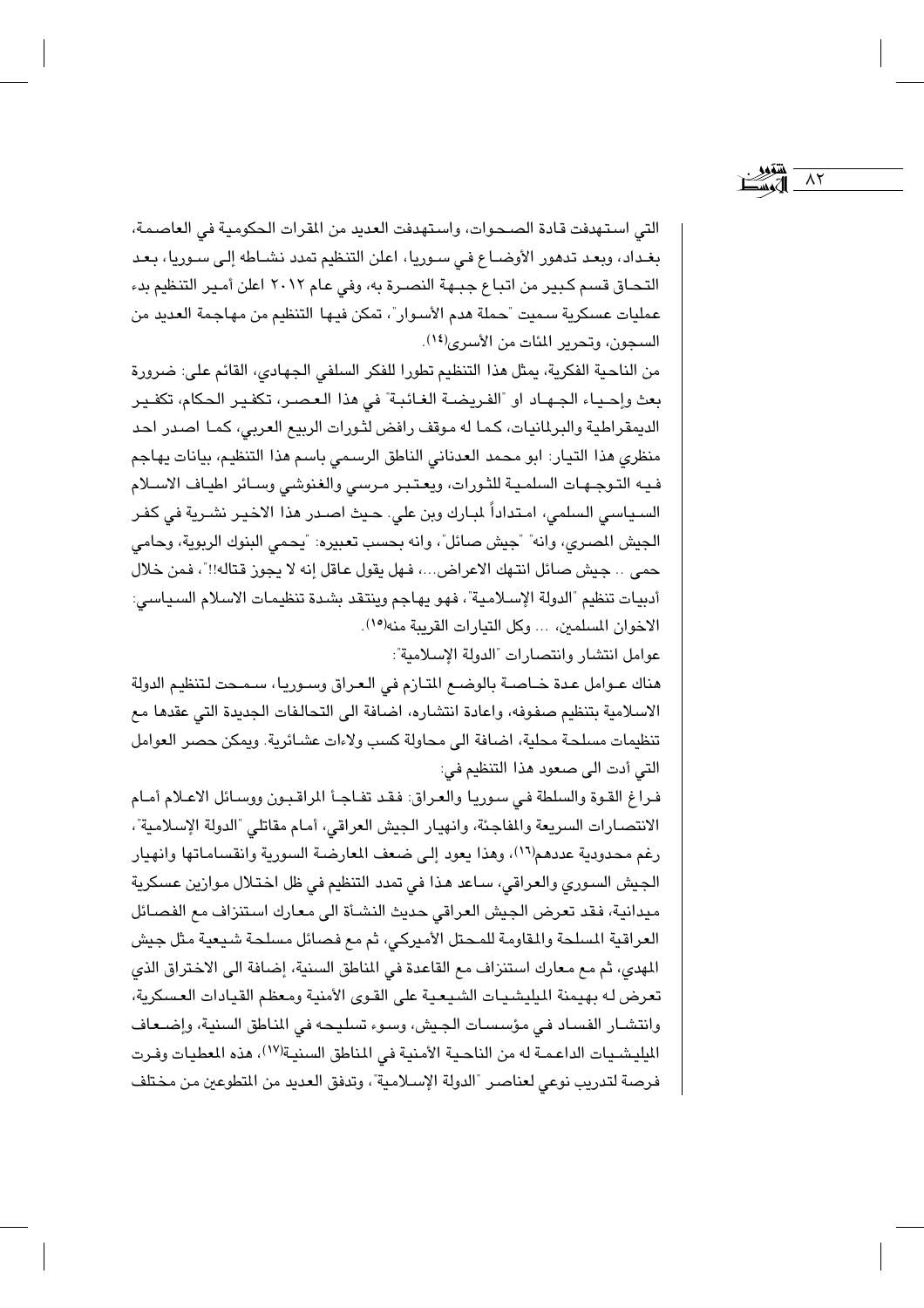$\Lambda \mathsf{r}$ 

الجنسـيـات، وخـوضـه لمعارك شـرسـة مـع قـوات النظام السـوري، سـواء في اطار جبـهـة النصـرة، وبعد انشـقـاق التنظيـمين عن بعضـهمـا عن بعض، مثل الـهـجـوم على مطار منـغ العسكري، والهجوم على مطار الطبقة العسكري.

الخبرة التنظيمية والقتالية: باختيار المعارك وتموقع "الدولة الإسلامية" في مناطق ملائمة ومناسبية له، فقد انتشر التنظيم في مناطق بعيدة عن السلطة المركزية ومعروفة بكثافة سكانية أقل، ويوجود معارضة مسلحة ضعيفة، ومناطق عانت من التهميش والظلم من السلطات، وشهدت معارك سابقة مع الحكومة العراقية، إضـافة الى المناطق التي سيطرت فيهـا المعارضـة السورية، والتي تم انهاكـها نتـيـجة حروب الاسـتنزاف مـع قوات الجيش السوري، ولذا فقد تمكن التنظيم في وقت قياسي من طرد العناصر والتنظيمات المناوئة له في مقاطعة الرقة بسوريا، وتمكن من إضعاف المنافسين له في العراق من الناحية الميدانية على غـرار الجيش الاسـلامي، مـا وفـر له سلطة فـعليـة على الأرض في المناطق السنيـة بالعراق، كما استفاد من تجاربه السابقة في التعامل مع العشـائر العربيـة ومحـاولة استمالتها وعدم فرض إيديولوجيته الصارمة على المناطق التي يحاول السيطرة عليها(١٨). تغير أسلوب المعارك واستراتيجياته القتالية: فإضافة الى نوعية الأسلحة التي استولى عليها التنظيم، حيث لعبت ظروف الحرب الاهلية، وعدم استقرار الاوضاع في مناطق السنة بالعراق والحرب الاهلية في سوريا، على استيلاء وتسرب اسلحة نوعية الى التنظيم، ما جعله من أقوى التنظيمات من ناحية التسليح، ففرط القوة جعله ينخرط في أعمال عسكرية نوعية، وبعض هذه العمليات العسكرية سمحت له بالاستيلاء على كميات ضخمة من الأسلحة النوعية. مثل سيطرته على مدينة الموصل واستيلائه على الأسلحة الثقيلة التي خلفها الجيش العراقي، هجومه العسكري على مطار الرقة بسوريا واستيلائه على أسلحة وذخيرة بكميات ضخمة. إضافة الى سرعة التحرك والمناورة وعامل الفاجأة، جعلته يسيطر على المدن العراقية الشمالية الغربية وقسم كبير من منطقة الرمادي<sup>(١٩)</sup>.

الاستراتيجية الاعـلاميـة للتنظيم وشبكات الدعم: عرف هذا التنظيم كيف ينظم دعايته الحربية، منذ بداية انتشاره وخصوصا ترويج مناظر القسوة في التعامل مع اعدائه، والتــرويج لـحـرب أهـليــة بـين السنـة والشــيـعــة، وأنـه تنظيم يدافـع عن السـنة في الـعـراق وسوريا(٢٠)، وذلك عبر الوسائط الاعلامية الأكثر تطورا وتقدما وخصوصا شبكة الانترنت، عبر مواقع التويتر، والهاشتاغ، حيث يرى ج م بيرغر أن التنظيم استغل الاليات الاعلامية الشبكية، "ليروج لشاهد العنف، ويجلب المزيد من المقاتلين في صـفوفـه، ويحرض "الذئاب المنفردة"(٢١). اضـافـة الى الدعـاية الـجيـدة للمـضـامين الـتي ينادي بهـا، اسـتـعمل التنظيم التـخـويف على نطاق واسـع، الى درجـة أن مدنـا بكاملهـا، تم الهـروب منها ونـزوج المدنيين منها، كما حدث في العراق بعد اجتياح الموصل، بعد ورود انباء عن اقتراب دخول تنظيم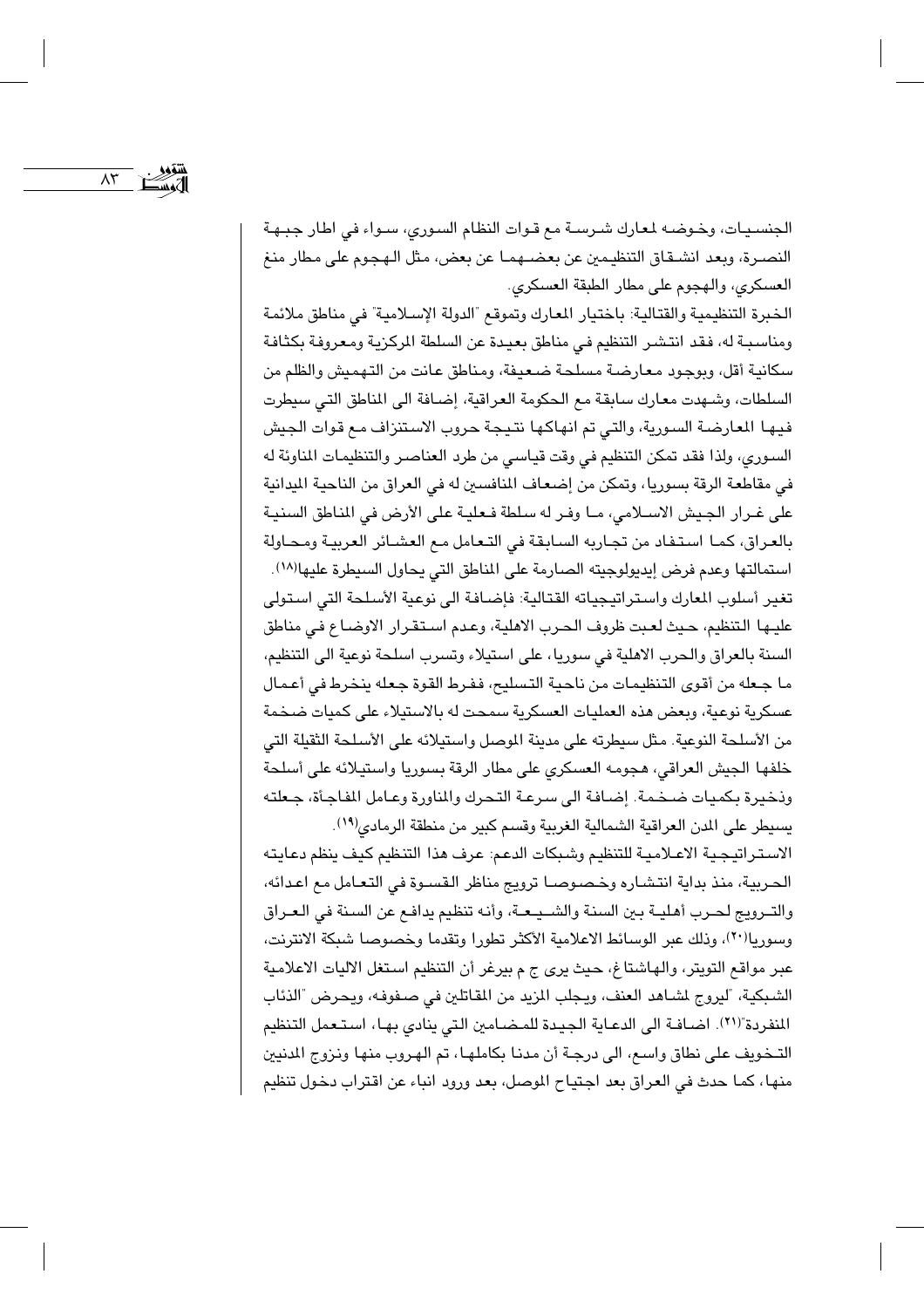"الدولة الإسـلامية" اليـها(٢٢)، هذا العامل هـو الذي سـهل دخـول هذا التنظيم الى الموصل وبقية المدن العراقية السنية الأخرى، وهروب الاف العراقيين من اقلية اليزيديين من سنجار، والمسيحيين من الموصل والمناطق المجاورة لها، حيث قام بتخيير المسيحيين بين اعتناق الاسلام او دفع الجزية او الحرب، لكن اليزيديين كانت لهم خيارات أقسى: اما اعتناق الاسلام او مواجهة الحرب والسبي(٢٣). هذه المعطيات تشير إلى ان التنظيم تمدد في ظل فراغ قـوة، وفـوضـى امنيـة عـانت منهـا مناطق السنة في العراق والمناطق في سوريا.

٨٤

تحديات استمرار كيانية الدولة الجديدة ل«الدولة الإسلامية»

لقد تحول تنظيم "الدولة الإسلامية" من منظمة مسلحة إرهابية الى تنظيم عسكرى عال الكفاءة والتنظيم، وتمكن من بسط سيطرته ونفوذه وسلطته على مناطق واسعة من العراق وسوريا، وتحول الى سلطة وكيان: "شبه دولة"، أو سلطة تدير مناطق تسيطر عليها بصدد بناء دولة state building وهنا مجموعة من الأسئلة تطرح حول ذلك: ما مدى تقبل المجتمع الدولي لكيانات سياسية، معادية لقيم المجتمع الدولي ولعايير التنظيم الدولي والمنظمات الدولية على غرار الأمم المتحدة، وما مدى استمرار هذه التنظيمات الراديكالية والمتطرفة؟ وما هو الثمن الذي ستدفعه المجتمعات لمواجهة هذه التنظيمات؟

إن أكبر تحد يواجهه تنظيم "الدولة الإسلامية"، وخصوصا بعد اعلانه ما يسمى "الخلافة" في ٢٩ حزيران/يونيو ٢٠١٤، وتحوله إلى سلطة متمردين عابرة للقوميات وللأمم<sup>(٢٤)</sup>، هو رهان الحكم والحفاظ على المناطق التي يحكمها، اذ يرى علم السياسة: ان مسألة بناء السلطة والحفاظ عليها اكثر صعوبة من مواجهتها او تدميرها. ومن أهم هذه التحديات التي يمكن أن تعتبر تحد أمام تنظيم "الدولة الاسلامية" في الاستمرار والبقاء:

ـ مشكلة حكم المناطق وإدارتها: فهناك تحد في إمكانية السيطرة وحكم مناطق عانت من ويلات الحرب للعديد من السنين، حيث تعانى مدن مثل الرقة ودير الزور، من أوضاع مزرية، وتدهور للبنية التحتية، وغياب الخدمات الصحية، وارتفاع اسعار المواد الغذائية. لكن هذا التحدي جابهته التنظيم بتحوله الى سلطة بديلة للدولة، فقد أنشـأ التنظيم هيكلية مؤسسية لحكم المناطق وإدارتها، شملت تقديم الخدمات العامة، وتسبير الخدمات المدنية، والشئورن الحياتية للمواطنين، وأجهزة أمنية وقضائية تضبط الأمن وتفصل في النزاعات القضـائيـة، وتقـيم العـقـوبات، وسلطات تشـرف علـى حـمـاية المسـتـهلكين والرقـابـة على الأسواق(٢٥)، وهو ما تجسد في إعلانات الدولة في المناطق التي تسيطر عليها، حيث أعلنت عن مـجـمـوعـة من الـقـوانين: إعــلان تطبـيق الشـريـعـة الاســلامـيـة، تـحريم التـدخين، إجبــار المواطنين على ارتياد المساجد وغلق الاسواق والمحلات في اثناء الصلاة، ومن يخالف ذلك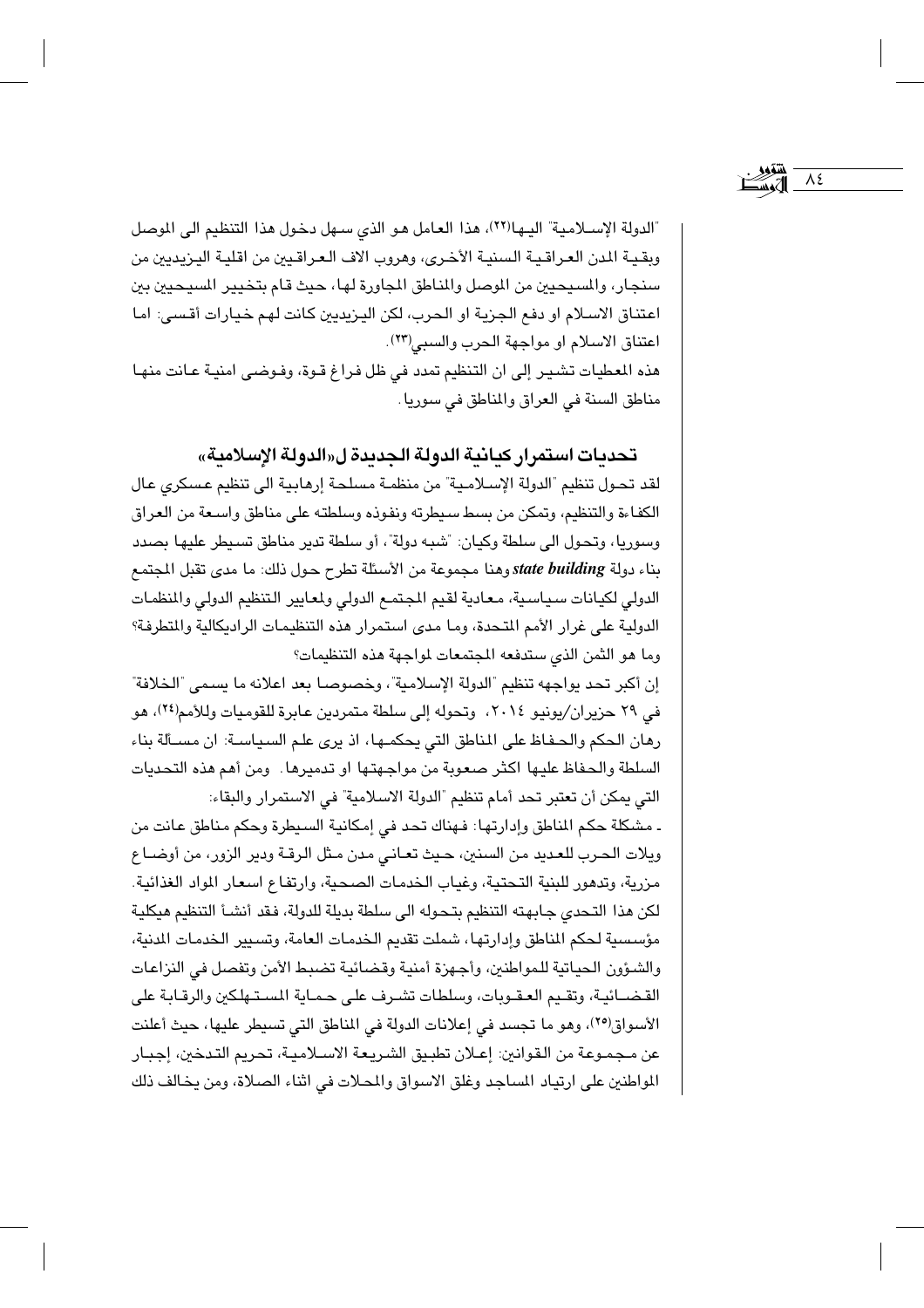$\Lambda$ 

سيواجه عقوبة الجلد والتعزير، تحريم حمل السلاح لن لا ينتسب للدولة وتحريم حمل أي راية أو علم ما عدا علم الدولة او تنظيم "الدولة الإسلامية"(٢٦)، إضافة الى المشاكل المالية والاقتصادية المتعلقة بادارة المصالح العامة: حيث أن التسبيير اليومي لحياة المواطنين سيواجه المزيد من الصعوبات(٢٧).

ـ إعـلان الخلافـة ومـواجـهـة مـجـمـوعـة كـبـيـرة من الـخـصـوم والأعـداء: إن اعـلان "الدولة الإسلامية" الخلافة يهدف إلى تحقيق مجموعة من الأهداف، منها زيادة تعقيد أي محاولة أميريكية للتدخل في النطقة لهريمة التنظيم وجعلها باهظة التكلفة، وخصوصا بعد التطورات الميدانية للتنظيم بعد استيلائه على الموصل والمدن الواقعة في الشمال الغربي للعراق، وإعلان الخلافة، قد يثير اصطفافا كبيرا للحركات الجهادية عبر العالم خلف التنظيم وإثارة العديد من الأحداث الإرهابية في العالم الغربي من قبل انصار التنظيم(٢٨)، ولذا يرى توماس هيجهامر أن إعلان الخلافة حقق للتنظيم فائدتين استراتيجيتين: تأجيل التدخل العسكري الأميركي، وزيادة مـخـاطر اي تدخل عسكري غيـر مـدروس، وثانيـا: تحقيق دعاية واسعة عالية لزيادة التجنيد في صفوفه(٢٩)، فإعلان الخلافة كان له تأثير في ازدياد عدد المجندين والمنضمين إليه من الأجيال الشـابة للجـهـاديين، وذلك على حسـاب فروع القاعدة عبر مختلف انحاء العالم، جعل هذا التنظيم يتورط في مأزق كبير، يتعلق بفتح الباب أمام مجموعة من الاعداء والخصوم والمنافسين، والمحاربة على إيديولوجية عدة جبهـات مع تنظيم القـاعـدة ورمـوز الفكر الجـهـادي السلفـي الذين تحـفظوا عن إعــلان الخلافة(٣٠)، وعسكري وامنى مع الحكومات والدول التي يحاربها التنظيم ويحاول توسيع نشاطه فيها، حيث أعلن التنظيم عن خريطة توسعاته المستقبلية، وشكل فروعا له في مصر في منطقة سيناء وفي ليبيا في منطقة درنة، إضافة الى ترويجه لوجود بيعات وتأييد له من قبل المنظمات الجهادية المسلحة في أفغانستان وباكستان والصومال". لكن، وفي المقابل، فـإنه نظراً الى طبيـعـة التنظيم الـتوسـعـيـة ومـحـاولتـه بـناء دولة غـير مـعـترف بهـا دوليـا، وإيديولوجيته المعادية لكل الدول القـائمـة في العـالم، يبدو من غيـر المنطقي والواقـعي استمرار هذا النوع من الكيان السياسي في البقاء لفترة طويلة، وذلك بسبب انه فتح امامه جبهات معادية عدة، فقد فتح جبهات قتال برية كبيرة، تمثل أحد التحديات الجدية في المنظور القريب أمام احتمال تعرضه لتراجعات عسكرية كبيرة، واحتمال قيام تحالف عسكري قوي، تمثل البشمركة والجيش االعراقي احد الأطراف القوية فيه لمحاولة دحره ه هن معته(٣١).

ـ مشكلة الحفـاظ على ولاء السكان المحليين: لقد سـاهمت المـارسـات القمـعـيـة للقـوات العراقية في المناطق السنية، في نشـوء الحراك السني ومطالبته بحكم ذاتي على غرار المناطق الكردية، لكن مواجهة الحكومة لهذا الحراك السلمي بمزيد من القمع والتقتيل،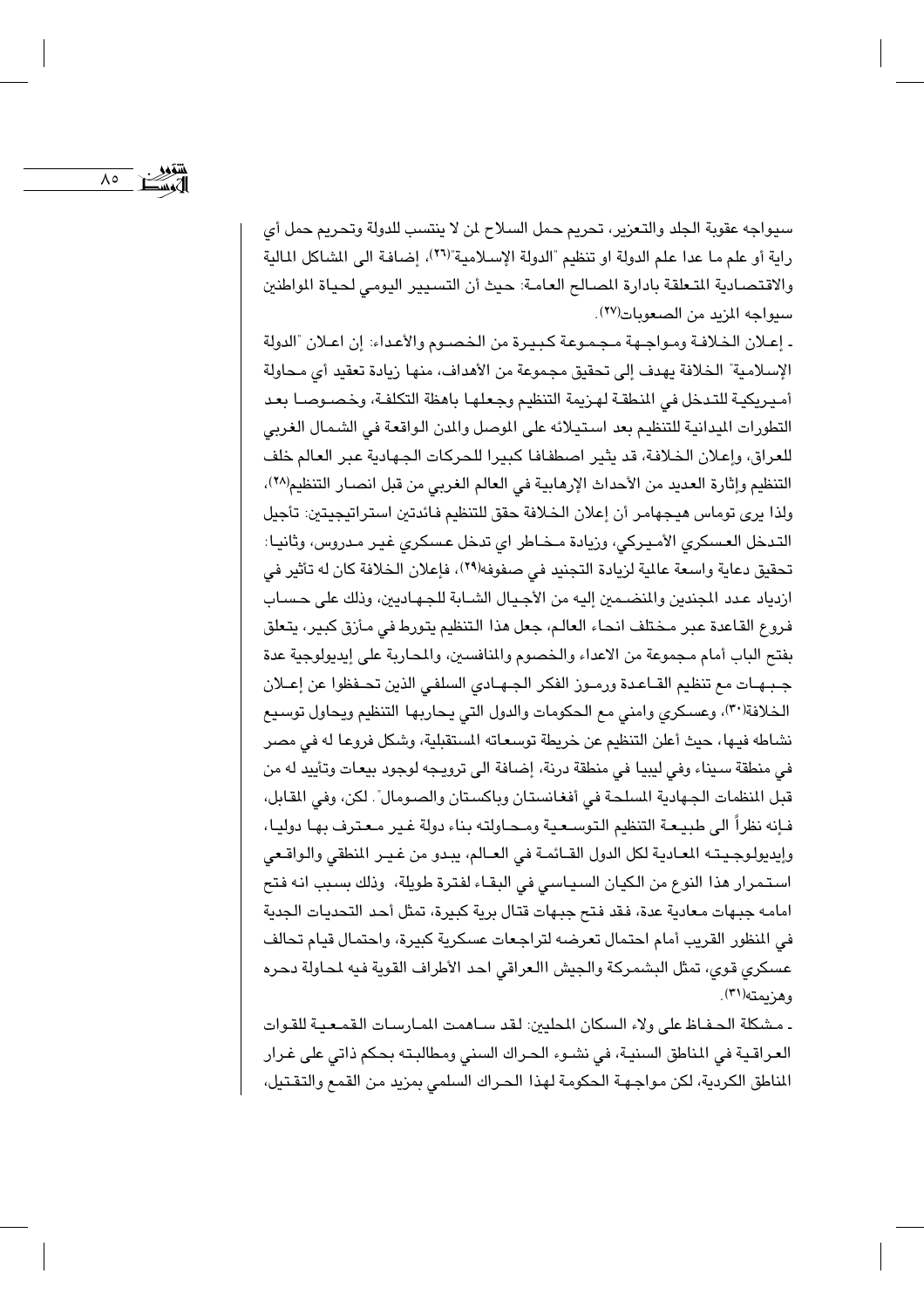حول سكان المناطق السنية الى دعم التنظيمات المسلحة، وخصوصا تنظيم الدولة، حيث يري الكثير من المواطنين في الموصل والمدن العراقية أن تنظيم الدولة خلصهم من كابوس حكومة المالكي وممارساتها القمعية(٣٦)، لكن استمرار السكان المليين في تقبل وجود سلطة التنظيم على مناطقهم، تبقى مـوضـع تحـد بـالنسـبـة إليـه، حـيث يبـرز مـشكلة ولاء السكان لهذا التنظيم من دون قـوة مسلحة، ومن دون فرض أسـاليب العقاب والتـخويف، وهذا ما حدث مع قبيلة الشيعطيات التي حمل بعض افرادها السلاح ضد التنظيم، وقد تمكن التنظيم الى حد ما من التحكم في هذا التمرد، عبر قتل المئات من افراد هذه القبيلة، وتهجير أفرادها من قراهم(٣٣)، كما لجا التنظيم الى استقطاب الزعامات والأعيان المحليين، وأخذ البيعة منهم(٣٤)، وهذا الأسلوب اتبعه تنظيم الدولة الاسلامية منذ بداية تأسيس القاعدة، ومحاولة القاعدة التوسع والتحالف مع تنظيمات مسلحة أخرى، فقد تم تشكيل تحالف موسع سمى مجلس شورى الجاهدين، وبعد ذلك عقد تحالف عشائرى على مستوى مدينة الفلوجة وضواحيها عرف بحلف المطيبين، هذا الحلف مهد للإعلان عن تأسيس مـا سمى دولة الاسـلام في العراق ISI، في عـهـد حـامـد الزاوي المدعو أبو عـمر البغدادي ونائبه المدعو أبو أيوب المصري، واللذان قتلا في غارة جوية قرب تكريت في  $(\mathbf{r} \circ)$ ,  $\mathbf{y}$ ,  $\mathbf{y}$ ,

ـ مشكلة اعتراف المجمع الدولي ومجابهة العقوبات العسكرية والاقتصادية: فنظرا إلى إعلان التنظيم عن نفسه كدولة إسلامية ومحـاولة بسط نفوذه على المزيد من المناطق في العراق وسوريا، واضطهاده للأقيات غير المسلمة مثل المسيحيين والإيزيديين، وإعلانه عن ممارسات مخالفة للقانون الدولى المعاصر ومستفزة وصادمة للرأى العام الدولي، تعود الى ممارسات مجتمعات العصور الوسطى: مثل السبي والاسترقاق وقتل الأسرى من طريق الذبح وفصل الرأس عن الجسد وتحطيم الآثار والمعالم التاريخية. فـهو بذلك يمثل تحدياً للمجتمع الدولي المعاصر على المستوى الإقليمي والمستوى الدولي: فعلى مستوى النظام الاقليمي أعلن التنظيم عن إلغاء الحدود بين العراق وسوريا، وتحدى واقع التقسيم الذي فرضته اتفاقية سايكس بيكو في المنطقة، كما أن إعلانه للخلافة على العالم الاسلامي يمثل تحديا مباشرا للشرعية الدينية للملكة العربية السعودية وإشرافها على الأماكن المقدسة، والمرجعية الدينية للسلفية الوهابية عبر العالم، ومثل تهديداً مباشراً للدول التي انتشر فيها نموذج تنظيم الدولة، والتحاق فروع المنظمات المسلحة الجهادية بتنظيم الدولة الإسلامية، بإعلان البيعة له. وعلى المستوى الدولي فطبيعة الدولة العايرة للحدود والقائمة على الرابطة الدينية تخالف أساس قيام الدول المعاصرة على اساس سيادة الدولة الأمة(٣٦)، إضافة الى الانتهاكات الصادمة لحقوق الإنسان التي يعلن عنها التنظيم، والتي ترقى الى الجرائم الدولية وفق القـانون الدولى المعاصـر، ويعطيهـا تبريرات دينيـة، تجـعل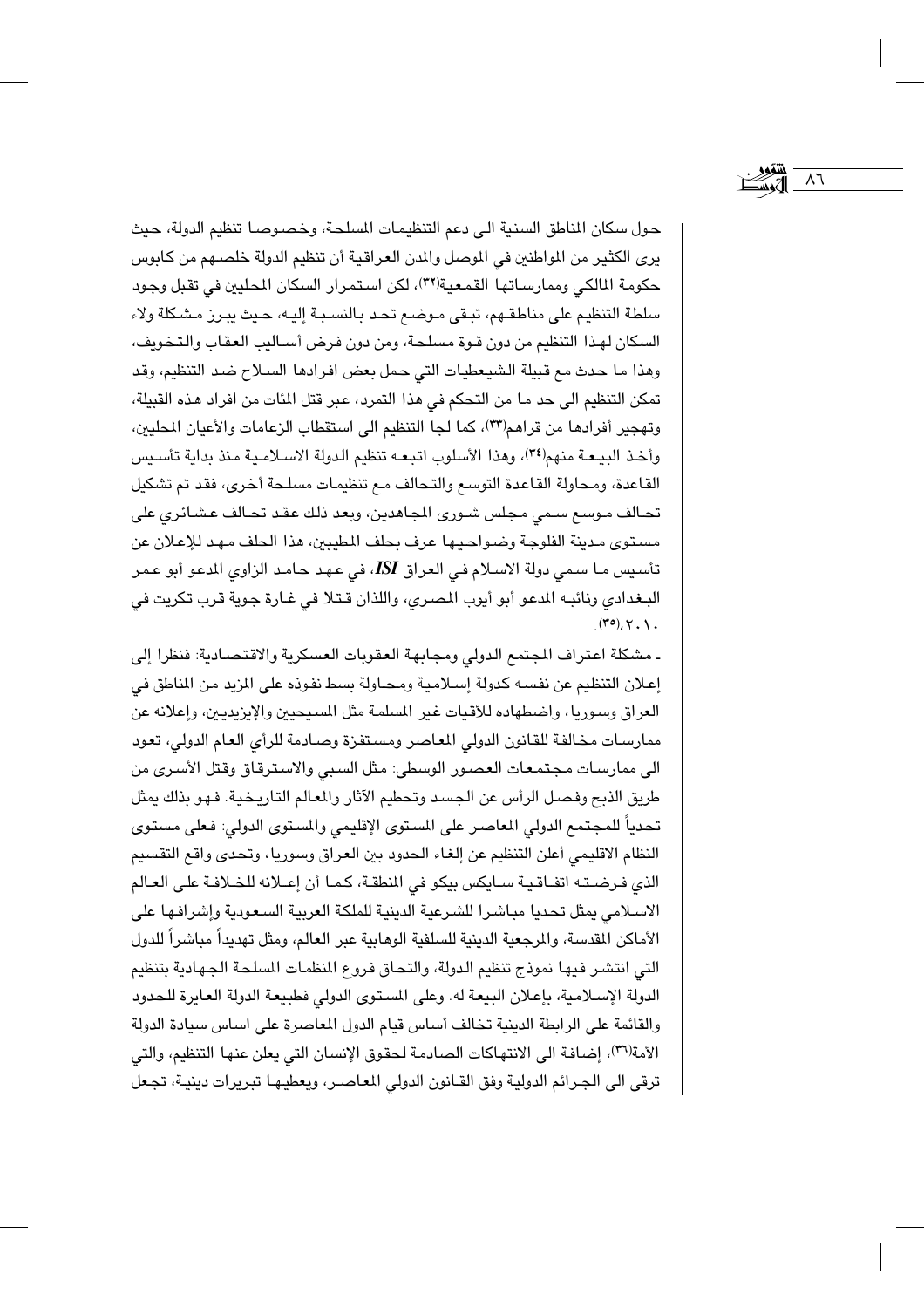$\lambda V$ 

العالم الغربي وأجزاء واسعة من العالم الاسلامي تنظر إليه كتنظيم شمولي يشكل تهديدا جديا للأمن الدولي(٣٧)، وهذه التطورات التي يعلن عنهـا التنظيم، تمثل اسـتـفـزارا لدول المنطقة وللولايات المتحدة، وتدفع التحالف الدولي القائم حاليا إلى تعزيز خططه بعمليات عسكرية برية ستزيد من صعوبة احتفاظ التنظيم بالسيطرة الميدانية على الأرض، لكن ليس دون خسائر معتبرة في الأرواح وفي المدات، نتيجة تمرس التنظيم في امتصاص هذا النوع من الضربات العسكرية.

ـ مشكلة التعامل مع الأقليات الدينية والمجموعات المذهبية المخالفة: وهي تعد مشكلة وتحد لوجود العديد من الأقليات في المنطقة، فقد استهدف الأقلية اليزيدية والمسيحيين، وقام بتهجيرهم من المناطق التي يسكنونها منذ آلاف السنين، إضـافة الى استهداف اليزيديين بالسبي والقتل. باعتبارهم كفار مرتدين، أما الشيعة فهم مستهدفون بالقتل باعتبارهم مرتدين(٣٨)، ورغم صدور العديد من البيانات المطمئنة من التنظيم بنفي تهمية التكفير عنه، وعدم استهدافه للعوام من الشعب، تظل المخاوف قـائمـة من برنـامج التطهـير العرقي والمذهبي، والذي تغذيه أوضاع الحرب الأهلية الطائفية القائمة في العراق وسوريا، حيث لا تتردد الميليشيات الشيعية من جانبها في مشروع التهجير والتطهير الطائفي ضد السنة في المناطق التي تسيطر عليها .

فهذا التنظيم والذي تمكن من إقامة نظام إداري وسياسي شبيه الى حد بعيد بالنظم السلطانية التقليدية، جسد جل التصورات السياسية للفكر السياسي الاسلامي السلفى المعاصر: نصب الخليفة، تحريم الانتخابات، كفر الديمقراطية، إضافة إلى ممارسة للحكم قائمة على الترهيب وبث الخوف، من طريق الاحكام البالغة القسوة تجاه المخالفين. لكن هذا التنظيم، من المحتمل أن يتراجع وتنهار واجهته المدنية، ويختفي مقاتلوه من المن العراقية والسورية، بمجرد حملة عسكرية جوية وبرية مكثفة تستهدف المناطق التي يسيطر عليـها . فـهـو تنظيم أقـام سـلطة على اسـاس الـخـوف والرد ع، وعلى أسـاس شـرعيـة دينية . فحسب الخبير الامنى الاميركي جون بيرغر والباحثة الاميركية جسيكا ستيرن: يمثل هذا التنظيم طفرة في المنظمات الارهابية وهجين يجمع في خصـائصـه الطبيعة الارهـابية وطابع التمرد لدى الحركات الانفصالية(٣٩)، فالخوف والردع سـاعد التنظيم على توطيد سلطته وتوفير الأمن بالنسبة إلى سكان المناطق التي يسيطر عليها، والشرعية الدينية من خلال دعوة الخلافة وفرت له موارد مالية وبشرية معتبرة، وعقيدة قتالية قوية عند مقاتليه.

### سيناريوهات الوضع في العراق وسوريا

هناك تصميمات عدة للسيناريوهات المحتملة لاستمرار الأوضـاع الصراعية مـع تنظيم الدولة، وذلك انطلاقا من تصورات عدة مختلفة، وانطلاقا من الفواعل والمتغيرات المفتاحية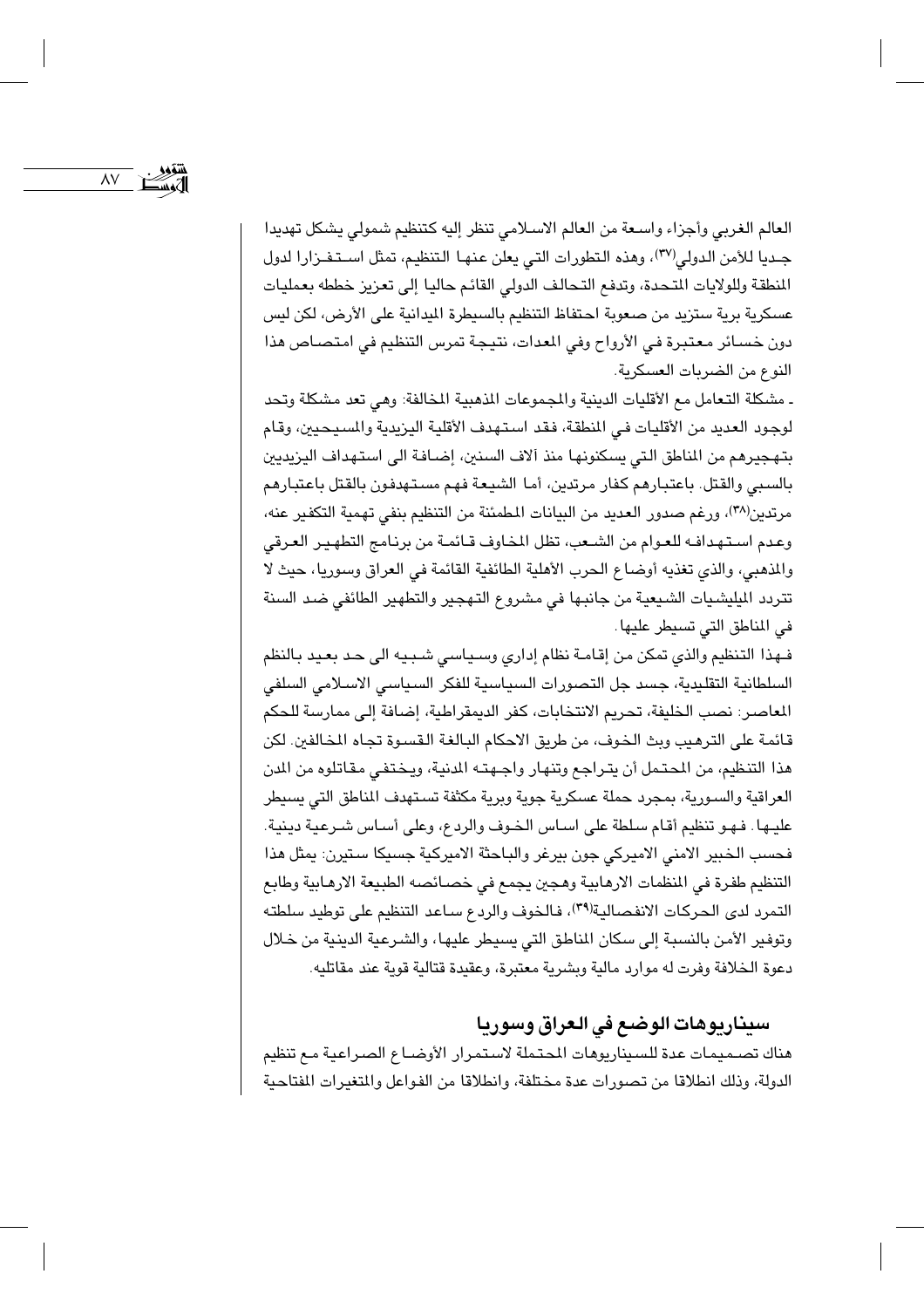التي يمكن أن يقيم بها الشـهـد الحالي وتطوراته المحتملة، ضـمن السـيناريـوهـاات الاكثـر احتمالا، والسيناريوهات المكنة والمتوقعة، فيرى كولين توكر أنه بناء على معطيات الأحداث، فهناك ثلاث سيناريوهات لستقبل "الدولة الإسلامية"، سيناريو أقل احتمالا وهو حدوث تحول المنطقة الى مـا اطلق عليها "مفرمـة لـحم" بالنسبة إلى الـحركات الارهابيـة مثل جبـهة النصـرة وحزب الله وتنظيم الدولة، وهناك سيناريو أكثر خطورة يتمثل حدوث تدخل بري للقـوات الأمـيركيـة، ومـا يترتب عليه من ردود فـعل بـالنسـبـة إلـى دول الـجـوار، وهناك السبيناريو الأكثر احتمالا وهو استعمال القوة المرنة، ومحاولة إضعاف تنظيم الدولة تدريجاً من طريق الضربات الجوية، ونشر قوات خاصة وشبكة استخبارات متدرية(٤٠).

 $\lambda\lambda$ 

من الناحية النـهـجية، تبنى السـيناريوهـات السـتـقبليـة، وهـي احـتمـالات مسـتـقبليـة لتطور ظاهرة بناء على الاتجاهات السائدة، أو بناء على مجموعة من المتغيرات التي تحدد تطور الظاهرة، كما ان تقنيات رسم السيناريوهات تتعدد، بناء على اعتماد الطرق الكمية والطرق الكيفية، ومدى استعمال الحدس والاستقراء في بناء السيناريوهات، ونحن في هذه الدراسة سنركز على متغيرين مفتاحيين، هما: متغير بقاء واستمراية التنظيم ومتغير موقف الفـواعل الدوليـة ( الدول الإقليمـيـة والدول الكبرى). وهذا المتغيـران قد يكونان مـحـصلة ونتيجة لمتغيرات فرعية أخرى، وينتج من كل مجموعة من الاحتمالات مشاهد مستقبلية متوقعة وشـاذة وهـي كل سيناريوهات المفاجئة وبعيدة الاحتمال ومستوى الانحراف Deviation بين بدائل Alternatives السيناريوهات المحتملة(1).

فمتغير بقاء التنظيم يمكن أن يشمل: احتمال استمرار التنظيم في التوسع والقوة، (وهو امر جد مستبعد بناء على معطيات عدة استراتيجية وسياسية وعسكرية)، أما سيناريو اضعاف التنظيم وتقلص مناطقه، فـهو السيناريو الاكثر قرباً من مـجريات الاحداث(٤٢). والسيناريو الأخير هو القضاء النهائي على التنظيم من خلال تصفية قياداته وإخراجه من كل المناطق التي يسيطر عليها وتفكيك بنيته القيادية والعسكرية، وهو عمل يتطلب جهود تنسيق دولية ومحلية، وتسوية للعديد من الملفات الخلافية بين الحلفاء المحتملين: معالجة النفـوذ الايراني في المنطقـة العربيـة، تسـوية أزمـة الاحـتـقـان الطائفي السنني الشـيـعي في العراق، ازدياد مشاركة السنة في العملية السياسية في العراق، تغير النظام السياسي في سوريا أو إيجاد تسوية سلمية للأزمة السورية، الخلاف الإيراني مع الغرب في ملف النووي الايراني. كما يرتبط بهذه السيناريوهات العديد من التغيرات الفرعية الاخرى: استراتيجية التحالف الدولي، استراتيجية التمدد التي ينتهجها التنظيم وتوسع مناطقه، وتحوله الى دولة عابرة للقوميات، وبداية مؤشرات تعامل واعتراف بعض دول المنطقة به كامر واقع. التدخل الايراني في المنطقة إضافة الى الدول الأخرى الاقليمية مثل تركيا والملكة العربية السعودية، تحول الأكراد الى قوة برية يحسب لها حسابها، تمكن القوات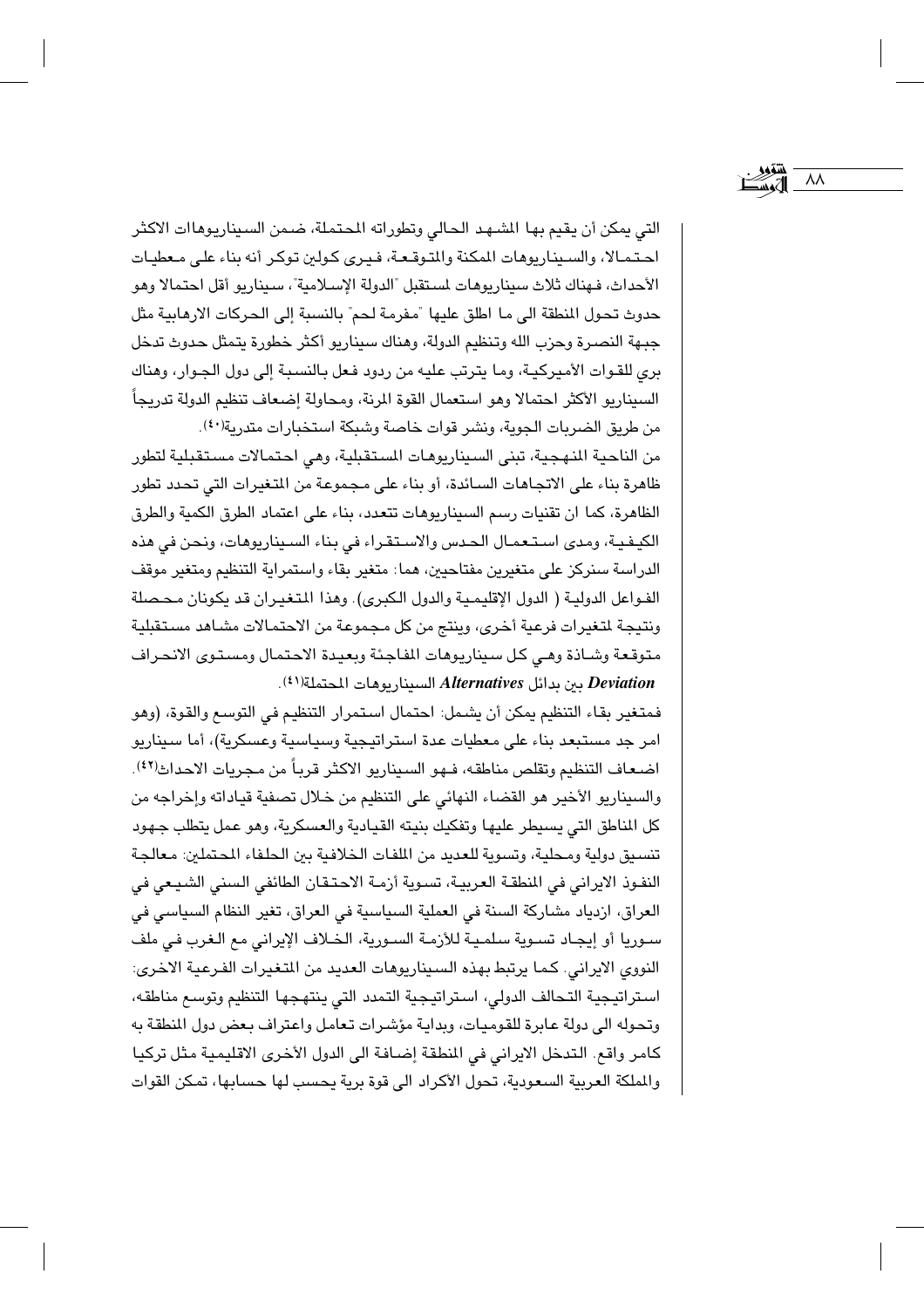العراقية من تأهيل قوتها . تراجع التنظيم الى الحدود السورية، والمتغير المهم في تحديد هذه المشاهد هو القرار الاميركي بخوض حرب برية بدل استعمال الهجمات الجوية(٤٣). السـينـايو الأول: توسـع وتمدد الـتنظيم، هـذا السـيناريو يـحـتـوي بـدوره على مـجـمـوعـة من السبيناريوهات الشاذة والمفاجئة، وذلك قد يحدث بناء على توسع التحالفات التي يعقدها التنظيم مع العديد من الشبكات الارهابية والحركات الجهادية عبر العالم، وازدياد شعبية التنظيم نتيجة الخسائر المادية الكبيرة للمدنيين، تمكن التنظيم من السيطرة على المزيد من المناطق في سوريا والعراق، ونقل المعركة الى بغداد ودمشق، ومحاولة التعويض عن مناطق خسرها التنظيم بمناطق اخرى. وهذا السيناريو قد يرتبط باقتصار التحالف على الضربات الجوية من دون حسم برى، وباستمرار ضعف الأداء الحكومي العراقي وتزايد التدخل الايراني في الشؤون الداخلية للعراق وسوريا واليمن، وانقسام المعارضة المسلحة للنظام السوري، وسيطرة الجمود على جبهات القتال بينها وبين النظام السوري. كما قد يريتبط هذا الشهد ببقاء التحالف الدولى، وحدوث مواجهة مباشرة بينه وبين التحالف الشيعي الايراني وبتزايد النفوذ الايراني في العراق وسـوريا . وفي التقـارير الامـيركـية الاستشرافية للمستقبل قد يرتبط تنامي قوة التنظيم نتيجة انتشار فكرة الخلافة وتزايد الشعبية والتأييد لها في العالم الاسلامي السني.

 $\Lambda$ 9 T

السيناريو الثاني وهو اضعاف التنظيم نتيجة: حرب برية تقودها الولايات المتحدة او تكون هي الفاعل الرئيسي فيها، بمشاركة الاكراد، وفصائل من الجيش الحر في سوريا والجيش العراقي وقوات الحشد الشعبي والعشـائر السنية العراقيـة، تحت غطاء جوى كثيف. وتراجع التنظيم الى الجبال والصحاري وسقوط الدن التي كان يسيطر عليها، كما انه من المحتمل ان يلجـّا التنظيم الى أسلوب التفـجيـرات في الدن، وحرب اسـتنزاف في المنطقـة، ونظرا إلى ضـعف أداء الجيش العـراقي والسـوري، واسـتنجـاد الحكومـتين بالسـاعدة الايرانية، فقد يتزايد التدخل الايراني في العراق وسـوريا، وهو يشكل عنصـراً غير مرغوب فيه من قبل الدول الإقليمية الأخرى التي ترى في النفوذ الايراني في المنطقة بعين الارتياب والتخوف مثل السعودية وتركيا. كما أن هناك احتمال تحول مركز التنظيم الاقليمي الى سوريا، وتحديدا منطقة الرقة، أو تحول التنظيم الى دولة افتراضية وشبكة تنظيمات ارهابية تتنشر في مناطق التوتر في العالم الاسلامي: افغانستان، باكستان، سيناء في مصر، ونيجيريا.

السناريو الثالث وهو القضاء على التنظيم، عبر طرق واستراتيجيات عدة، وهو امتداد للمجموعة الفرعية لسيناريوهات الفئة الثانية، ويتمثل ذلك في القضاء على التنظيم إما: من طريق حرب برية جوية تشمل العراق وسوريا، او بانهيار التنظيم داخليا، بفعل اختراق مخابرات الدول المجاورة، واستهداف القيادات الكبيرة، وعمل برى مكثف يجمع بين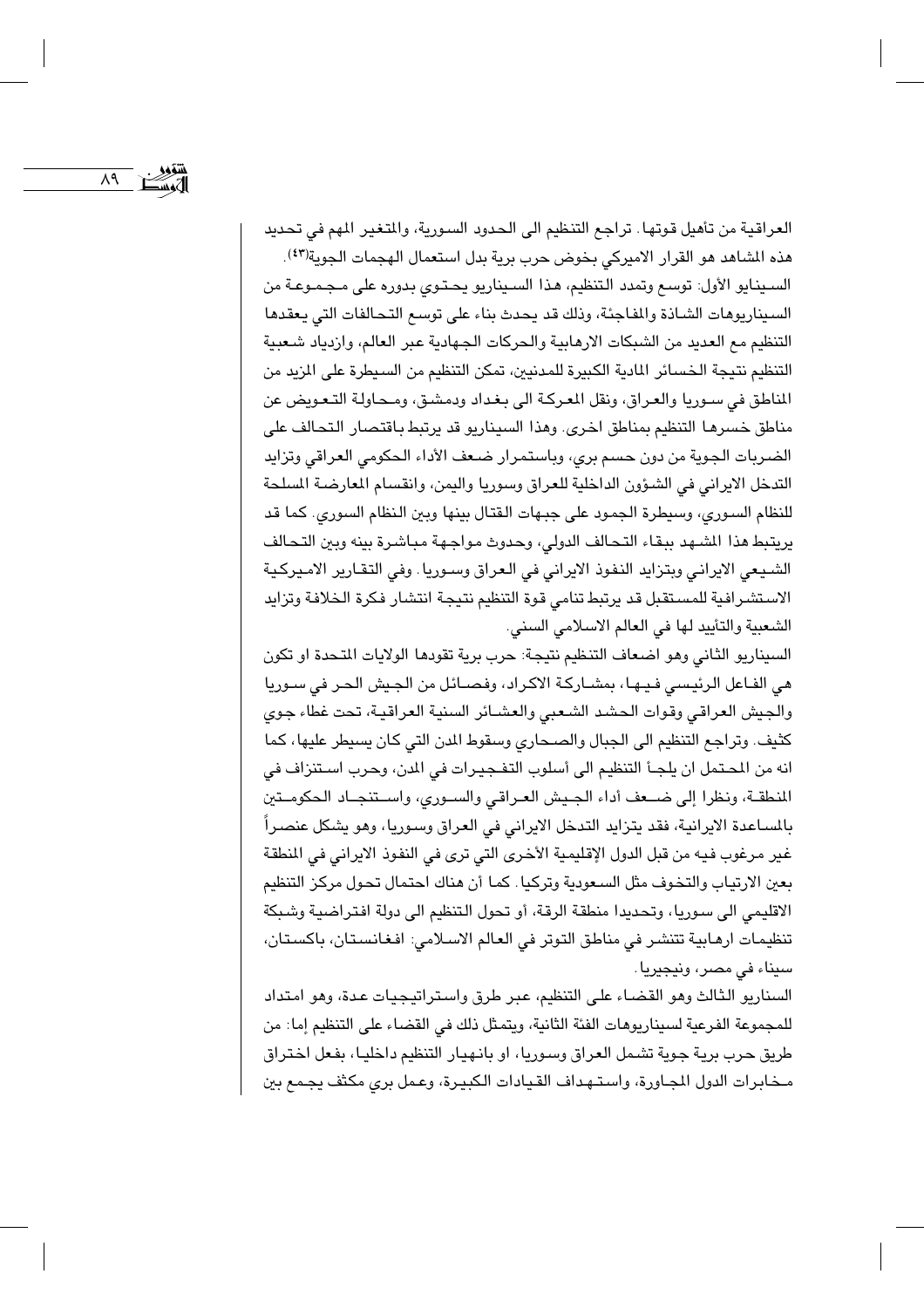التدخل الاميركي البرى والقوات العراقية والميليشيات الشعبية، وقد يرتبط بهذا السيناريو تراجع النفوذ الايراني في العراق وسوريا، وتزايد التدخل الاميركي في المنطقة من جديد، إذا كان الحسم العسكرى والميداني والسياسي بقيادة الولايات المتحدة الأميركية، وقد يؤدي هذا المشهد الى تعزيز النفوذ الايراني في المنطقة اذا كان لإيران من طريق الحرس الثوري والميليشيات العراقية الموالية لها في العراق وسوريا دور في ذلك. فهذا السيناريو يصعب تحقيقه من دون دخول الولايات المتحدة في تحالف موسع يشمل الاكراد والقبائل والعشائر السنية في العراق ودول اقليمية مثل ايران، تركيا والملكة العربية السعيودية ومصر، بقيادة حرب برية وجوية مباشرة مع التنظيم، مع ما يتوقع من خسائر كبيرة للمدنيين، وفي البنية التحتية للمنشآت الخدمية في المدن، وخسائر معتبرة لقوات التحالف البرية، في مناطق الصراع مع التنظيم، هذا السيناريو قد يفتح الجال لسيناريوهات أخرى بتحول عمل هذا التحالف الى أطراف بديلة ما بعد تنظيم "الدولة الإسلامية".

#### خاتمة

٩.

من المرجح ان الانتصار والتمدد السريع لتنظيم "الدولة الإسلامية"، سيعقبه انحسار سريع لقوات "الدولة الإسـلاميـة" من مـعظم المناطق والمدن التي تسـيطر عليـهـا وخـصـوصـا في العراق، بعد الشروع في حملة عسكرية مضادة له تقوده الولايات المتحدة الأميريكية، على غرار الحملة العسكرية التي قامت بها فرنسا ضد الجماعات الجهادية في اقليم الازواد، وذلك لتزايد قوة هذا التنظيم ونياته التوسعية، على مستوى العراق ثم على مستوى سوريا وبقيـة بلدان العـالم الاسـلامي، وذلك نظرا إلى حـجم التـهـديد المتنامي والعـابر للحـدود الصادر من هذا التنظيم، ما يفتح امامه جبهات متعددة وواسعة، فاندثار التنظيم يكمن في إيديولوجيته واستراتيجيته التوسعية. لكن قرار التدخل البرى وحجم هذا التدخل ومجال هذا التدخل إضافة الى حجم التحالف الموسع المليء بالتناقضات والخلافات. وهو تحالف تشارك فيه دول عربية وإقليمية عدة ودولية إضافة الى فواعل محلية في العراق وسوريا مثل الأكراد وقوات الحشد الشعبي والعشائر العربية والفصائل المقاتلة، مرتبط أيضا بمعـالجـة العديد من الـقضـايـا الخـلافـيـة بين الـفـواعـل الاقليـمـيـة في المنطقـة الداخلة في التحالف وخصوصا إيجاد تسوية بين حلفاء الولايات المتحدة حول الملف السورى واليمنى والملف النووي الايراني. إضافة الى ضرورة كسب ولاء السكان المحليين والعشائر العراقية والسورية في المناطق الخاضعة لسيطرة التنظيم، ومن دون هذه الترتيبات المدروسة، ستكون عملية التدخل البرى لإنهاء التنظيم ذات كلفة عسكرية وبشرية عالية. ومع ذلك يمكن ان يترتب على التدخل البرى انتشار التنظيم الى مناطق أخرى، سواء بتقلصه الى مناطق داخل سوريا، او تحوله الى حرب العصابات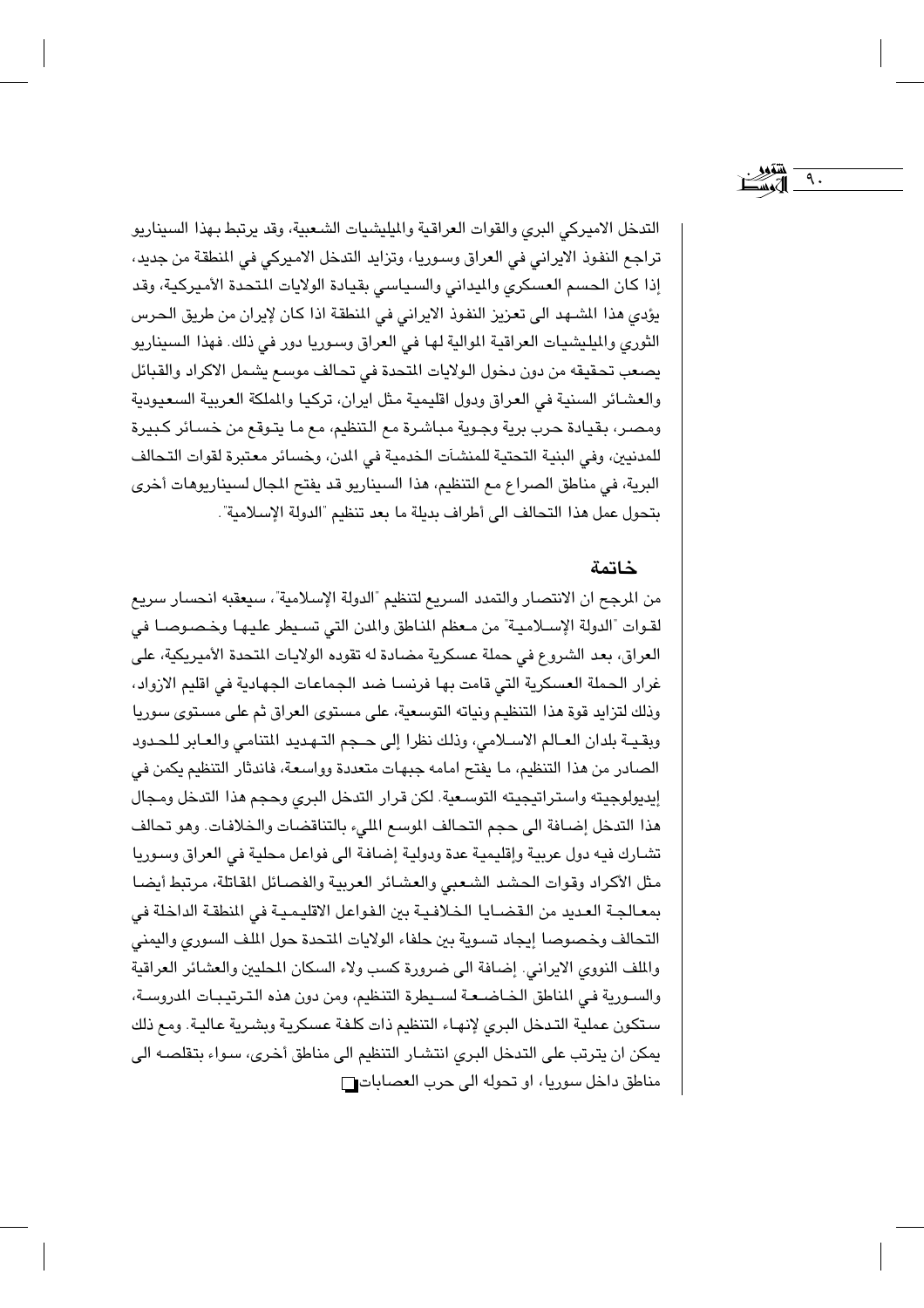# هوامش

 $\Lambda$ 

- (١) تعددت الأوصاف والاقترابات لفهم ظاهرة "الدولة الإسلامية" وطبيعة الكيان السلطوي الذي انشأته: مشروع دولة، بناء دولة خلافة، شبه دولة، كيان إرهابي، ..الخ.
	- (٢) شهدت العقود الأخيرة إعلان ١٥إمارة على الأقل للحركات الجهادية عبر العالم. انظر:
- Thomas. Hegghammer, "The Foreign Policy Essay: Calculated Caliphate." Lawfare. Accessed April 11, 2015. http://www.lawfareblog.com/2014/07/ the-foreign-policy-essay-calculated-

caliphate/.

- James A. Piazza, "Incubators of Terror: Do Failed and Failing States Pro- (٢) mote Transnational Terrorism?" International Studies Quarterly 52, no. 3  $(2008): 469-88.$
- (٤) تمثل العراق وسوريا دولا فاشلة بعد ٢٠١١، حسب مؤشر فشل الدول، الصـادرعن صندوق السـلام، حيث تحتل العراق الرتبة التاسعة ضمن الدول الأكثر فشلا، وسوريا في المرتبة التاسعة والأربعون. وفي سنة ٢٠١٤ سجلت العراق وسوريا مستويات متقاربة في مؤشرات الفشل: باحتلالهما للرتبة ١٣ و١٥ على التوالي.
- Quan. Li, "Does Democracy Promote or Reduce Transnational Terrorist  $(0)$ Incidents?" Journal of Conflict Resolution 49, no. 2 (2005): 278-97.
- Atin, Basuchoudhary, and William F. Shughart. "On Ethnic Conflict and  $(1)$ the Origins of Transnational Terrorism." Defence and Peace Economics  $21$ , no. 1 (2010): 65-87.
	- (٧) انظر : عبد الباري عطوان، القاعدة : التنظيم السرى، بيروت: دار الساقى، ٢٠٠٧، ص ٥٢.
- (٨) انظر: أوليفيه روا، تجربة الاسلام السياسي، ترجمة: نصير مروة، بيروت: دار الساقي، ١٩٩٦، ص ١٨٥، وفي هذا الاطار يتكلم اوليفيه روا، عن فشل الاسلام الثوري، وتحوله الى نزعة طهورية، تزيد في تقسيم المجتمع الى محاور طائفية. ويرى ان ارتداد الاسلاموية او الحركات الاسلامية الى مشروع طهوري وسلفي، هو احد مظاهر المابعد اسلامية، بال انظر ايضا:
- Asef. Bayat, "The Coming of a Post-Islamist Society." Critique: Journal for Critical Studies of the Middle East 5, no. 9 (1996): 43-52.
- Ermin. Sinanovic, "Post-Islamism: The Failure of Islamic Activism?" International Studies Review 7, no. 3 (2005): 433-36.
- (٩) في هذا الاطار كثيرا ما تنشر أدبيات تنظيم الدولة الاسلامية والحركات الجهادية السلفية، منشورات ومقالات حول فشل وعدم جدوى التغيير السلمى، الى درجة اتهام اصحابه بالانحراف والردة، وخصوصا مشاركة الحركات الاسلامية المتدةل في الانتخابات والمؤسسات البرلمانية. كما يشهد أنصار التوجه الجهادي على تجارب مصر والجزائر في عبثية التوجه السلمي.
- How ISIS Is Filling A Government Vacuum In Syria With An 'Islamic'  $( \setminus \cdot )$ State.'" The Huffington Post. Accessed March 2, 2015. http:// www.huffingtonpost.com/2014/09/04/isis-governmentsyria\_n\_5763536.html.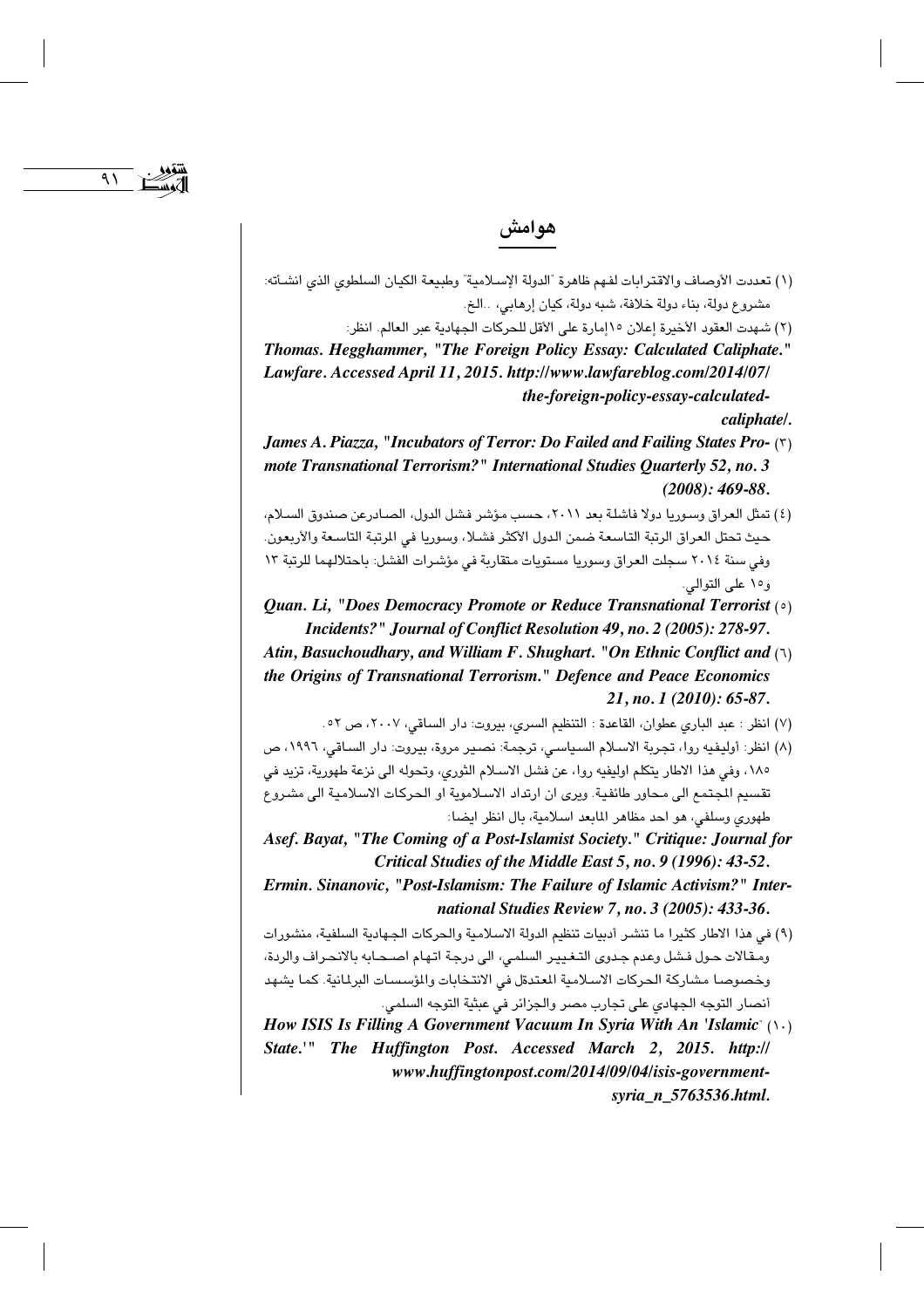- "Foreign Fighter Total in Syria/Iraq Now Exceeds 20,000; Surpasses Af- (\\) ghanistan Conflict in the 1980s." ICSR. Accessed March 13, 2015. http:// icsr.info/2015/01/foreign-fighter-total-syriairaq-now-exceeds-20000surpasses-afghanistan-conflict-1980s/..
- Jessica, Stern, and J. M. Berger, JSJS: The State of Terror, First Edition (\'\'). edition. Ecco. 2015.
- Shafqat, Tahrir Souri-Hasan. "Examining the Causes of the Islamic  $(Y)$ State's Resurgence in Iraa." Journalism 3 (2014): 00.

- (١٥) تمكن تنظيم الدولة الاسـلامـيـة من طريق شـيكة الانتـرنت، من إصـدار العـديد من الوثـائق، البيـانات، الخطابات لزعمائه، تكشف عن الملامح العامة لهذا الفكر الجهادي السلفي، وموقفه الحركات المعادية له والتي يصنفها في خانات: المرتدين، الصحوات، والكفار الأصليين.
- (١٦) تشير بعض التقارير إلى أن هناك مجموعة من العوامل ساعدت في توسع وتنامي قوة التنظيم منها: الاسلحة التي تم الاستيلاء عليها، اختيار المعارك، التجربة السورية، الدعاية المؤثرة، والمعارضة الضعيفة. انظر:
- تحليل إخباري: لماذا تمدد "الدولة الإسلامية" سبرعة قياسية؟." Accessed August 9, 2014. /http://www.alarabiya.net وكذلك: تقرير مجموعة صوفان:
- Richard Barrett. "The Islamic State | The Soufan Group." Accessed February 4, 2015. http://soufangroup.com/the-islamic-state/.
- (١٧) انظر: "مركز الجزيرة للدراسات ـ تنظيم الدولة الإسلامية: النشـأة، التأثير، المستقبل ـ عن 'داعش' ومجتمعاتها: اللعب خارج السوسبولوجيا
- Accessed December 19, 2014. http://studies.aljazeera.net/files/isil/2014/11/ 2014112371354675632.html.
- (١٨) من الملاحظ أن هناك اختلافات في السياسات المنتهجة في المناطق السورية والعراقية للتنظيم، حيث تكاد تغيب الأنباء عن تطبيق الحدود بطريقة قاسية فى المناطق العراقية، عكس المناطق السورية التي يتواجد بها العديد من المقاتلين الأجانب المتشددين، والذين يحاولون فرض تصوراتهم المتشددة للشريعة على السكان.
- Bilger, Alex. ISIS Annual Reports Reveal a Metrics-Driven Military (19) Command. Washington DC: Institute for the Study of War. Obtenido de, 2014. http://www.crif.org/sites/default/fichiers/images/documents/ ISWBackgrounder\_ISIS\_Annual\_Reports\_0.pdf.
- (٢٠) استثارة حرب اهلية بين السنة والشيعة، لإيجاد حاضنة شعبية له، في المناطق السنية، طريقة عمل انتهجها تنظيم القاعدة في العراق، حيث أن الحرب الأهلية الأولى التي انتدلعت في ٢٠٠٦ كانت بسبب الهجمـات التي تبناها التنظيم ضـد رموز وقـيادات شـيعـية، واسـتـهداف مرقـد سـامـراء. كمـا كان للاصدارات التي بثها التنظيم عن عمليات الانتقام القاسية ضد أعضاء الصحوات في العراق، وضد الجنود العراقيين والسئوريين، أثرها البالغ في بث حال من الرعب في العدديد من الأوسـاط، حيث قتل في عملية مطار سبايكر أكثر من ١٦٠٠ مجند عراقي. انظر:

Iraq Between Maliki and the Islamic State. Project on Middle East Political

*Ibid.*  $(15)$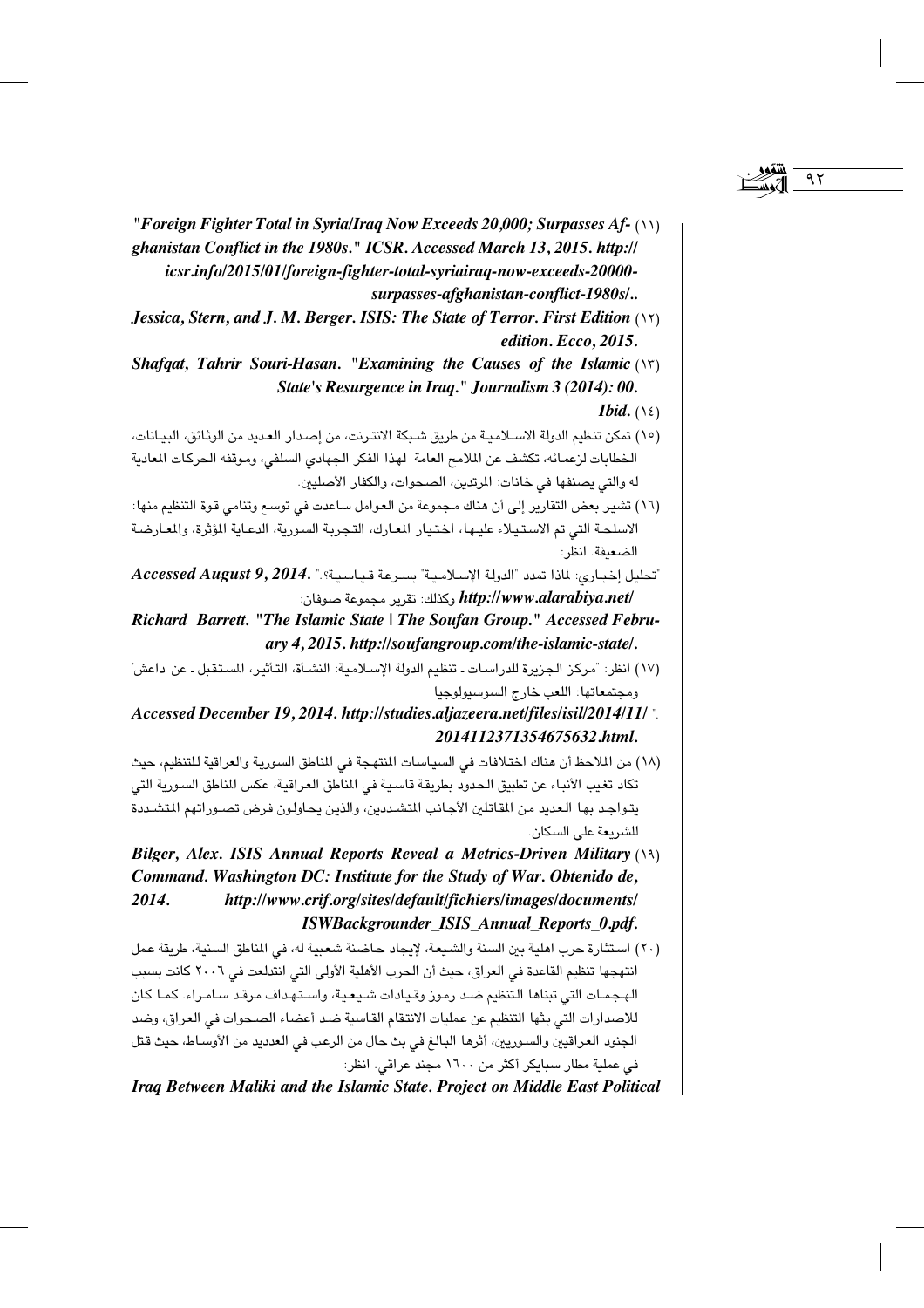Science, July 9, 2014. http://pomeps.org/2014/07/09/iraq-betweenmaliki-and-the-islamic-state/.

 $95$ 

 $I. M$  Berger. "How ISIS Games Twitter." The Atlantic 16 (2014). ( $\uparrow$ )

Martin, Chulov, Fazel Hawramy, and Spencer Ackerman. "Iraq (YY)

- Army Capitulates to ISIS Militants in Four Cities." The Guardian Online Service, June 12 (2014): 2014.
- Sekulow, Jay. Rise of ISIS: A Threat We Can't Ignore. Simon and (YY) Schuster, 2014, p 07 and 37.
- Shafqat, Tahrir Souri-Hasan. "Examining the Causes of the Islamic  $(36)$ State's Resurgence in Iraq." Op.cit.
- Aaron, Zelin, "The Islamic State of Iraq and Syria Has a Consumer Pro- (xo) tection Office." The Atlantic, June 13, 2014. http://www.theatlantic.com/ international/archive/2014/06/the-isis-guide-to-building-an-islamic-state/ 372769/

- "The Islamic State Is the Newest Petrostate." Foreign Policy. Accessed (YV) April 11, 2015. http://foreignpolicy.com/2014/07/28/the-islamic-state-isthe-newest-petrostate/.
- (٢٨) قام الناطق الشرعي للتنظيم عبر خطب عدة له عبر الانترنت بتحريض ما يطلق عليه بالفئات المنعزلة على ضرب المصالح والأفراد في العالم الغربي، وهو ما تجسد في بعض العمليات الارهابية مثل مقتل الصحافيين لجريدة شارل إيبدو، انظر:
- Thomas Hegghammer, "The calculated Caliphate", in: Iraq Between Maliki and the Islamic State. Project on Middle East Political Science, July 9, 2014. http://pomeps.org/2014/07/09/iraq-between-maliki-and-theislamic-state/.

*Ibid.*  $(79)$ 

 $Accessed$  / ") إعلان الخلافة.. نذر الخلاف والاختلاف الفقهي" //Accessed August 23, 2014. http:// www.aljazeera.net

 $(\Upsilon)$ 

- Chulov, Martin, Fazel Hawramy, and Spencer Ackerman. "Iraq Army (\*\*) Capitulates to ISIS Militants in Four Cities." Op.cit.
- "ISIS Kills Hundreds in Syria, Threatens Rebel Bastion: NGO." The Ex- (٢٢) press Tribune. Accessed February 8, 2015. http://tribune.com.pk/story/ 749880/isis-kills-hundreds-in-syria-threatens-rebel-bastion-ngo/.
- (٣٤) استغلت التنظيمات المسلحة الجهادية المعطى القبلي في المجتمعات العربية مثل العراق وسوريا، وفي مجتمعات أخرى مثل أفغانستان، لتوفير الحماية لقيادييها، وكسب ولاء هذه القبائل من طريق تجنيد أفرادها، فقد سبق الاستيلاء على الرقة على سبيل المثال، أخذ بيعة وولاء رؤساء العشائر في مناطق الرقة. انظر:

*Ibid.*  $(77)$